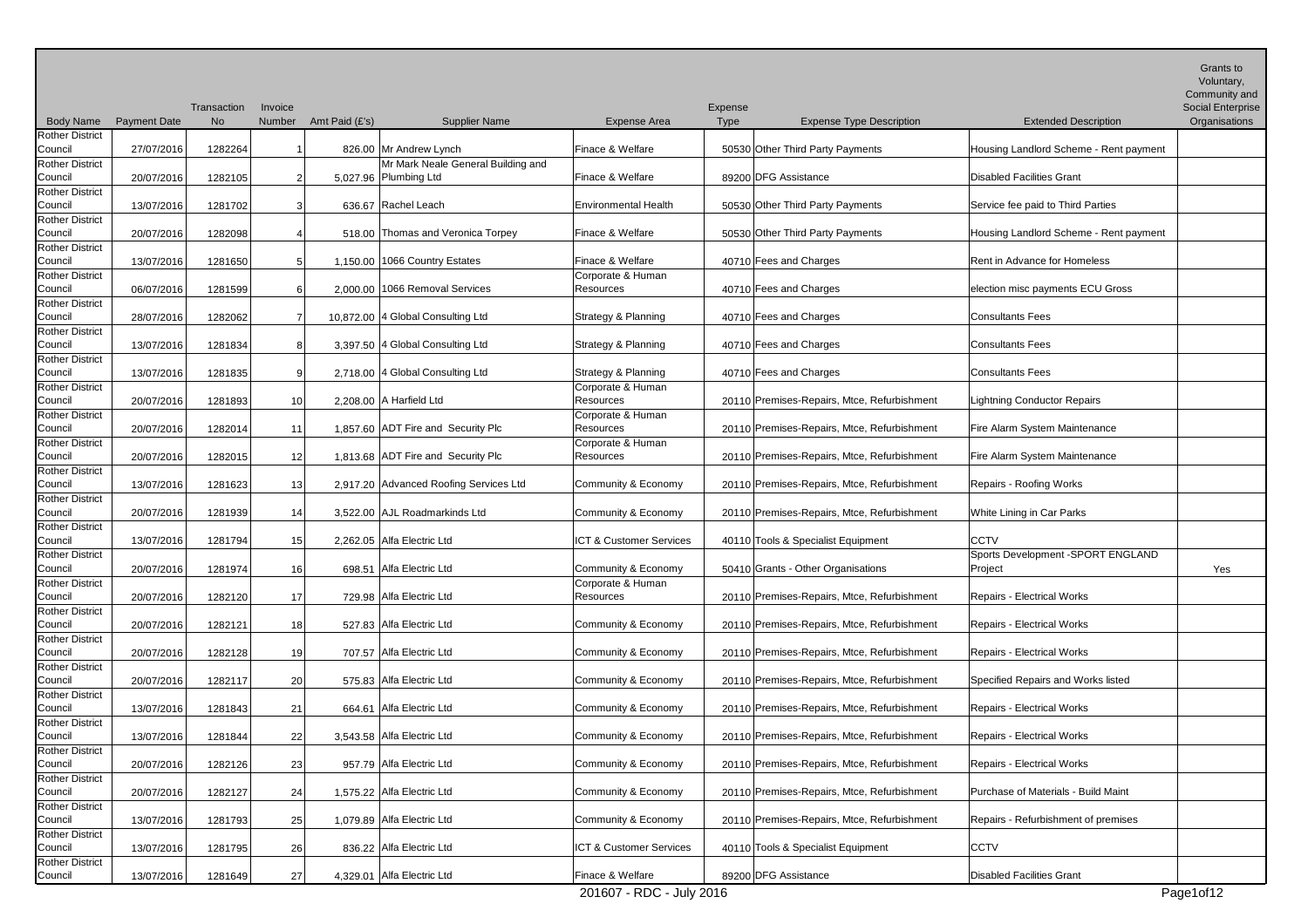|                                   |                     |             |         |                   |                                               |                             |             |                                                                             |                                     | Grants to<br>Voluntary,            |
|-----------------------------------|---------------------|-------------|---------|-------------------|-----------------------------------------------|-----------------------------|-------------|-----------------------------------------------------------------------------|-------------------------------------|------------------------------------|
|                                   |                     | Transaction | Invoice |                   |                                               |                             | Expense     |                                                                             |                                     | Community and<br>Social Enterprise |
| <b>Body Name</b>                  | <b>Payment Date</b> | No          | Number  | Amt Paid (£'s)    | <b>Supplier Name</b>                          | <b>Expense Area</b>         | <b>Type</b> | <b>Expense Type Description</b>                                             | <b>Extended Description</b>         | Organisations                      |
| <b>Rother District</b>            |                     |             |         |                   |                                               |                             |             |                                                                             |                                     |                                    |
| Council                           | 27/07/2016          | 1282214     | 28      |                   | 579.82 Alfa Electric Ltd                      | Community & Economy         |             | 20110 Premises-Repairs, Mtce, Refurbishment                                 | <b>Repairs - Electrical Works</b>   |                                    |
| <b>Rother District</b>            |                     |             |         |                   |                                               |                             |             |                                                                             |                                     |                                    |
| Council                           | 27/07/2016          | 1282235     | 29      |                   | 539.56 Alfa Electric Ltd                      | Community & Economy         |             | 20110 Premises-Repairs, Mtce, Refurbishment                                 | Repairs - Electrical Works          |                                    |
| <b>Rother District</b>            |                     |             |         |                   |                                               |                             |             |                                                                             |                                     |                                    |
| Council                           | 20/07/2016          | 1281986     | 30      |                   | 3,000.00 Alfa Electric Ltd                    | Finace & Welfare            |             | 89200 DFG Assistance                                                        | <b>Disabled Facilities Grant</b>    |                                    |
| <b>Rother District</b><br>Council | 13/07/2016          | 1281849     | 31      |                   | 2,913.64 allpay.net Ltd                       | Finance & Welfare           |             | 40710 Fees and Charges                                                      | Allpay Card/Rep/Let Chrg - Vatable  |                                    |
| <b>Rother District</b>            |                     |             |         |                   |                                               |                             |             |                                                                             |                                     |                                    |
| Council                           | 20/07/2016          | 1281706     | 32      |                   | 3.407.51 Animal Wardens Ltd                   | <b>Environmental Health</b> |             | 50530 Other Third Party Payments                                            | Service fee paid to Third Parties   |                                    |
| <b>Rother District</b>            |                     |             |         |                   |                                               |                             |             |                                                                             |                                     |                                    |
| Council                           | 20/07/2016          | 1281707     | 33      |                   | 3,887.40 Animal Wardens Ltd                   | <b>Environmental Health</b> |             | 50530 Other Third Party Payments                                            | Service fee paid to Third Parties   |                                    |
| <b>Rother District</b>            |                     |             |         |                   |                                               |                             |             |                                                                             |                                     |                                    |
| Council                           | 13/07/2016          | 1281620     | 34      |                   | 1,100.00 Ark Residential Letting Ltd          | Finace & Welfare            |             | 40710 Fees and Charges                                                      | Rent in Advance for Homeless        |                                    |
| <b>Rother District</b>            |                     |             |         |                   |                                               |                             |             |                                                                             |                                     |                                    |
| Council                           | 20/07/2016          | 1282102     | 35      |                   | 1,180.00 Ark Residential Letting Ltd          | Finace & Welfare            |             | 50530 Other Third Party Payments                                            | Homelessness Prevention Projects    |                                    |
| <b>Rother District</b><br>Council | 13/07/2016          | 1281669     | 36      |                   | 7,000.00 Bathe in Safety                      | Finace & Welfare            |             | 89200 DFG Assistance                                                        | <b>Disabled Facilities Grant</b>    |                                    |
| <b>Rother District</b>            |                     |             |         |                   |                                               |                             |             |                                                                             |                                     |                                    |
| Council                           | 20/07/2016          | 1282108     | 37      |                   | 1.888.54 Bathe in Safety                      | Finace & Welfare            |             | 89200 DFG Assistance                                                        | <b>Disabled Facilities Grant</b>    |                                    |
| <b>Rother District</b>            |                     |             |         |                   |                                               |                             |             |                                                                             |                                     |                                    |
| Council                           | 20/07/2016          | 1282103     | 38      |                   | 7,000.00 Bathe in Safety                      | Finace & Welfare            |             | 89200 DFG Assistance                                                        | <b>Disabled Facilities Grant</b>    |                                    |
| <b>Rother District</b>            |                     |             |         |                   |                                               |                             |             |                                                                             |                                     |                                    |
| Council                           | 13/07/2016          | 1281833     | 39      | 14,438.40 BDO LLP |                                               | Finance & Welfare           |             | 50530 Other Third Party Payments                                            | <b>Audit Commission Fees</b>        |                                    |
| <b>Rother District</b>            |                     |             |         |                   |                                               |                             |             |                                                                             |                                     |                                    |
| Council<br><b>Rother District</b> | 13/07/2016          | 1281618     | 40      |                   | 5.478.00 Bevan Brittan LLP                    | Corporate Core              |             | 42000 Partnership Projects                                                  | <b>CLIENT Joint Waste Cost</b>      |                                    |
| Council                           | 27/07/2016          | 1282241     | 41      |                   | 10,624.79 Bevan Brittan LLP                   | Strategy & Planning         |             | 40710 Fees and Charges                                                      | Settlement Sums re Legal Issues     |                                    |
| <b>Rother District</b>            |                     |             |         |                   |                                               |                             |             |                                                                             |                                     |                                    |
| Council                           | 13/07/2016          | 1281666     | 42      |                   | 1,332.00 Bexhill Electrical Ltd               | Community & Economy         |             | 20110 Premises-Repairs, Mtce, Refurbishment                                 | Parks- Electrical Works             |                                    |
| <b>Rother District</b>            |                     |             |         |                   |                                               |                             |             |                                                                             |                                     |                                    |
| Council                           | 06/07/2016          | 1281609     | 43      |                   | 1,146.00 Bexhill Funeral Service              | Community & Economy         |             | 40710 Fees and Charges                                                      | Parks- Public Health Burials        |                                    |
| <b>Rother District</b>            |                     |             |         |                   |                                               |                             |             |                                                                             |                                     |                                    |
| Council                           | 20/07/2016          | 1281987     | 44      |                   | 1,895.00 Bill Coney Building and Developments | Finace & Welfare            |             | 89200 DFG Assistance                                                        | Disabled Facilities Grant           |                                    |
| <b>Rother District</b><br>Council | 13/07/2016          | 1281616     | 45      |                   | 513.26 BT British Telecommunications plc      | ICT & Customer Services     |             | 40910 Telephones                                                            | <b>BT-Rental-General</b>            |                                    |
| Rother District                   |                     |             |         |                   |                                               |                             |             |                                                                             |                                     |                                    |
| Council                           | 13/07/2016          | 1281619     | 46      |                   | 1,521.00 C P J Field                          | Environmental Health        |             | 40710 Fees and Charges                                                      | Parks- Public Health Burials        |                                    |
| <b>Rother District</b>            |                     |             |         |                   |                                               |                             |             |                                                                             |                                     |                                    |
| Council                           | 13/07/2016          | 1281699     | 47      |                   | 1,001.16 Cale UK Ltd                          | Community & Economy         |             | 40510 Specialist Stationery (NON PRINT ROOM)                                | Car Park Tickets                    |                                    |
| <b>Rother District</b>            |                     |             |         |                   |                                               |                             |             |                                                                             |                                     |                                    |
| Council                           | 13/07/2016          | 1281699     | 47      |                   | 60.00 Cale UK Ltd                             | Community & Economy         |             | 40810 Postages                                                              | Delivery and/or Packaging of Equipm |                                    |
| <b>Rother District</b>            |                     |             |         |                   |                                               |                             |             |                                                                             |                                     |                                    |
| Council<br><b>Rother District</b> | 13/07/2016          | 1281622     | 48      |                   | 578.40 Canon (UK) Ltd                         | ICT & Customer Services     |             | 40530 Photocopy Paper (PRINT ROOM ONLY)                                     | Copier Paper for Xerox              |                                    |
| Council                           | 20/07/2016          | 1282004     | 49      |                   | 3,137.15 Canon (UK) Ltd                       | ICT & Customer Services     |             | 41250 Photocopier Contracts (PRINT ROOM ONLY) Print Room OCE Copier Charges |                                     |                                    |
| <b>Rother District</b>            |                     |             |         |                   |                                               |                             |             |                                                                             |                                     |                                    |
| Council                           | 13/07/2016          | 1281641     | 50      |                   | 5.400.00 Capita Business Services Ltd         | ICT & Customer Services     |             | 41140 Computer Licences (IT TO BUY ONLY)                                    | New Computer Software               |                                    |
| <b>Rother District</b>            |                     |             |         |                   |                                               |                             |             |                                                                             |                                     |                                    |
| Council                           | 13/07/2016          | 1281641     | 50      |                   | 923.18 Capita Business Services Ltd           | ICT & Customer Services     |             | 41140 Computer Licences (IT TO BUY ONLY)                                    | Maintenance/Upgrading of Software   |                                    |
| <b>Rother District</b>            |                     |             |         |                   |                                               |                             |             |                                                                             |                                     |                                    |
| Council                           | 28/07/2016          | 1282022     | 51      |                   | 994.98 Capita Business Services Ltd           | Finance & Welfare           |             | 40710 Fees and Charges                                                      | <b>Bank Charges</b>                 |                                    |
| <b>Rother District</b><br>Council | 13/07/2016          | 1281642     | 52      |                   | 2,250.00 Capita Business Services Ltd         | Finance & Welfare           |             | 40710 Fees and Charges                                                      | Off-site resilience processing      |                                    |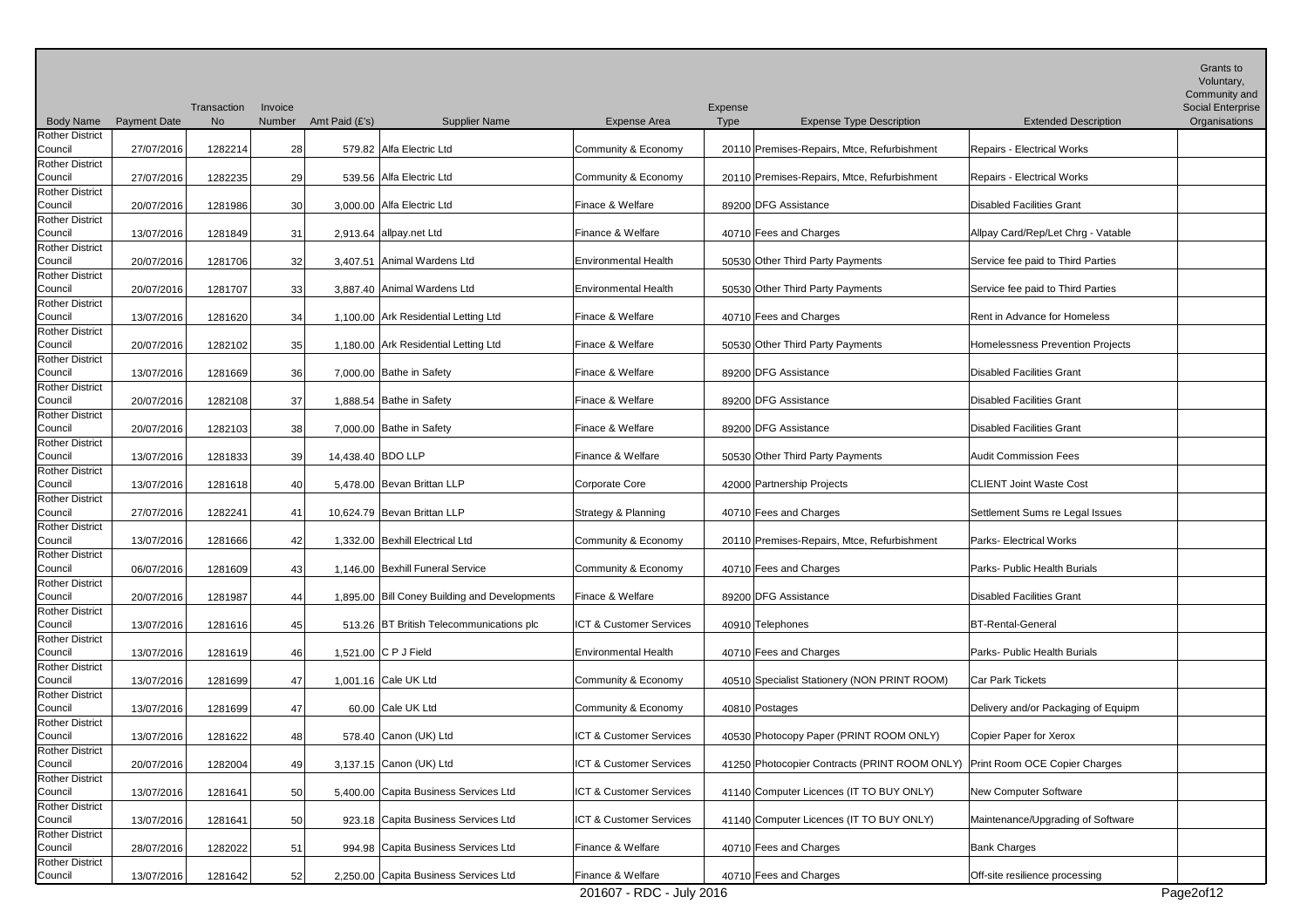|                                   |                     |                          |                          |                                                                   |                                |                                                           |                                                                  | Grants to<br>Voluntary,<br>Community and |
|-----------------------------------|---------------------|--------------------------|--------------------------|-------------------------------------------------------------------|--------------------------------|-----------------------------------------------------------|------------------------------------------------------------------|------------------------------------------|
| <b>Body Name</b>                  | <b>Payment Date</b> | Transaction<br><b>No</b> | Invoice<br><b>Number</b> | Amt Paid (£'s)<br><b>Supplier Name</b>                            | <b>Expense Area</b>            | Expense<br><b>Expense Type Description</b><br><b>Type</b> | <b>Extended Description</b>                                      | Social Enterprise<br>Organisations       |
| <b>Rother District</b>            |                     |                          |                          |                                                                   |                                |                                                           |                                                                  |                                          |
| Council                           | 20/07/2016          | 1281999                  | 53                       | 4,299.84 Care Signs                                               | Community & Economy            | 40110 Tools & Specialist Equipment                        | Purchase of Signs                                                |                                          |
| <b>Rother District</b>            |                     |                          |                          |                                                                   |                                |                                                           |                                                                  |                                          |
| Council<br><b>Rother District</b> | 13/07/2016          | 1281358                  | 54                       | 3,815.19 CDS                                                      | Community & Economy            | 40410 Printing (Non Print Room)                           | Printing (Not from RDC Print Room)                               |                                          |
| Council                           | 27/07/2016          | 1282240                  | 55                       | 3,055.68 CDS                                                      | Community & Economy            | 40410 Printing (Non Print Room)                           | Printing (Not from RDC Print Room)                               |                                          |
| <b>Rother District</b>            |                     |                          |                          | <b>CIEH-Chartered Institute of</b>                                |                                |                                                           |                                                                  |                                          |
| Council                           | 13/07/2016          | 1281357                  | 56                       | 1.56 Environmental Health                                         | <b>Environmental Health</b>    | 40110 Tools & Specialist Equipment                        | Carriage/Handling Charge                                         |                                          |
| <b>Rother District</b>            |                     |                          |                          | <b>CIEH-Chartered Institute of</b>                                |                                |                                                           |                                                                  |                                          |
| Council                           | 13/07/2016          | 1281357                  | 56                       | 94.00 Environmental Health                                        | <b>Environmental Health</b>    | 50530 Other Third Party Payments                          | Service fee paid to Third Parties                                |                                          |
| <b>Rother District</b><br>Council | 13/07/2016          | 1281357                  | 56                       | <b>CIEH-Chartered Institute of</b><br>479.52 Environmental Health | <b>Environmental Health</b>    | 50530 Other Third Party Payments                          | Service fee paid to Third Parties                                |                                          |
| <b>Rother District</b>            |                     |                          |                          | <b>CIEH-Chartered Institute of</b>                                |                                |                                                           |                                                                  |                                          |
| Council                           | 13/07/2016          | 1281357                  | 56                       | 4.74 Environmental Health                                         | <b>Environmental Health</b>    | 50530 Other Third Party Payments                          | <b>EnvH- Delivery Service</b>                                    |                                          |
| <b>Rother District</b>            |                     |                          |                          |                                                                   |                                |                                                           |                                                                  |                                          |
| Council                           | 27/07/2016          | 1282165                  | 57                       | 540.30 Cobalt Telephone Technologies Ltd                          | Community & Economy            | 40710 Fees and Charges                                    | Car Parks - Ringo service charges                                |                                          |
| <b>Rother District</b>            |                     |                          |                          |                                                                   |                                |                                                           |                                                                  |                                          |
| Council<br><b>Rother District</b> | 13/07/2016          | 1281831                  | 58                       | 660.00 CountyClean Environmental Services Ltd Community & Economy |                                | 20110 Premises-Repairs, Mtce, Refurbishment               | Pumps Maintenance/ Repairs<br>Sports Development - SPORT ENGLAND |                                          |
| Council                           | 13/07/2016          | 1281700                  | 59                       | 600.00 CRS Media Technology Ltd                                   | Community & Economy            | 50410 Grants - Other Organisations                        | Project                                                          | Yes                                      |
| <b>Rother District</b>            |                     |                          |                          |                                                                   | Corporate & Human              |                                                           | election only - accommodation -hire (ECU)                        |                                          |
| Council                           | 13/07/2016          | 1281709                  | 60                       | 4.508.10 De La Warr Pavilion (Enterprise) Ltd                     | Resources                      | 20630 Premises- Meeting room Hire                         | <b>GROSS</b>                                                     |                                          |
| <b>Rother District</b>            |                     |                          |                          |                                                                   | Corporate & Human              |                                                           | election only - print -non print room                            |                                          |
| Council                           | 20/07/2016          | 1282101                  | 61                       | 515.16 Electoral Reform Services Ltd                              | Resources                      | 40410 Printing (Non Print Room)                           | (ECU)GROSS                                                       |                                          |
| <b>Rother District</b><br>Council |                     | 1282292                  |                          | 21,448.68 Electoral Reform Services Ltd                           | Corporate & Human<br>Resources | 40410 Printing (Non Print Room)                           | election only - print -non print room<br>(ECU)GROSS              |                                          |
| <b>Rother District</b>            | 27/07/2016          |                          | 62                       | English Landscapes Maintenance Ltd                                |                                |                                                           |                                                                  |                                          |
| Council                           | 20/07/2016          | 1282005                  | 63                       | 86,171.32 T/A The Landscape Group                                 | Community & Economy            | 20910 Premises-Routine Grounds Mtce                       | Parks-Grounds Maintenance Contracts                              |                                          |
| <b>Rother District</b>            |                     |                          |                          |                                                                   |                                |                                                           |                                                                  |                                          |
| Council                           | 20/07/2016          | 1281902                  | 64                       | 500.00 Etchingham Parish Council                                  | Finance & Welfare              | 89110 Community Projects Grants                           | Community Grants Scheme                                          | Yes                                      |
| <b>Rother District</b>            |                     |                          |                          |                                                                   |                                |                                                           |                                                                  |                                          |
| Council<br><b>Rother District</b> | 06/07/2016          | 1281606                  | 65                       | 6,000.00 Ewhurst Parish Council                                   | Finance & Welfare              | 89110 Community Projects Grants                           | <b>Community Grants Scheme</b>                                   | Yes                                      |
| Council                           | 13/07/2016          | 1281651                  | 66                       | 649.36 Family Mosaic Housing                                      | Finace & Welfare               | 89200 DFG Assistance                                      | Disabled Facilities Grant                                        |                                          |
| <b>Rother District</b>            |                     |                          |                          |                                                                   |                                |                                                           |                                                                  |                                          |
| Council                           | 20/07/2016          | 1282109                  | 67                       | 774.00 Family Mosaic Housing                                      | Finace & Welfare               | 89200 DFG Assistance                                      | <b>Disabled Facilities Grant</b>                                 |                                          |
| <b>Rother District</b>            |                     |                          |                          |                                                                   |                                |                                                           |                                                                  |                                          |
| Council                           | 20/07/2016          | 1282104                  | 68                       | 1,200.00 Family Mosaic Housing                                    | Finace & Welfare               | 89200 DFG Assistance                                      | Disabled Facilities Grant                                        |                                          |
| <b>Rother District</b><br>Council | 20/07/2016          | 1282106                  | 69                       | 1,030.48 Family Mosaic Housing                                    | Finace & Welfare               | 89200 DFG Assistance                                      | Disabled Facilities Grant                                        |                                          |
| <b>Rother District</b>            |                     |                          |                          |                                                                   |                                |                                                           |                                                                  |                                          |
| Council                           | 28/07/2016          | 1282032                  | 70                       | 13.02 Freedom Leisure                                             | Finance & Welfare              | 40710 Fees and Charges                                    | <b>Bank Interest Charges</b>                                     |                                          |
| <b>Rother District</b>            |                     |                          |                          |                                                                   |                                |                                                           |                                                                  |                                          |
| Council                           | 27/07/2016          | 1282243                  | 71                       | 5,601.60 G4S Cash Solutions (UK) Ltd                              | Community & Economy            | 40710 Fees and Charges                                    | Cash Security Fees-Car Parks                                     |                                          |
| <b>Rother District</b>            |                     |                          |                          |                                                                   |                                |                                                           |                                                                  |                                          |
| Council<br><b>Rother District</b> | 27/07/2016          | 1282251                  | 72                       | 974.40 G4S Cash Solutions (UK) Ltd                                | Community & Economy            | 40710 Fees and Charges                                    | Cash Security Fees-Car Parks                                     |                                          |
| Council                           | 27/07/2016          | 1282249                  | 73                       | 1,075.20 G4S Cash Solutions (UK) Ltd                              | Community & Economy            | 40710 Fees and Charges                                    | Cash Security Fees-Car Parks                                     |                                          |
| <b>Rother District</b>            |                     |                          |                          |                                                                   |                                |                                                           |                                                                  |                                          |
| Council                           | 27/07/2016          | 1282253                  | 74                       | 933.60 G4S Cash Solutions (UK) Ltd                                | Community & Economy            | 40710 Fees and Charges                                    | Cash Security Fees-Car Parks                                     |                                          |
| <b>Rother District</b>            |                     |                          |                          |                                                                   |                                |                                                           |                                                                  |                                          |
| Council                           | 27/07/2016          | 1282248                  | 75                       | 669.60 G4S Cash Solutions (UK) Ltd                                | Community & Economy            | 40710 Fees and Charges                                    | Cash Security Fees-Car Parks                                     |                                          |
| <b>Rother District</b><br>Council | 27/07/2016          | 1282252                  | 76                       | 631.20 G4S Cash Solutions (UK) Ltd                                | Community & Economy            | 40710 Fees and Charges                                    | Cash Security Fees-Car Parks                                     |                                          |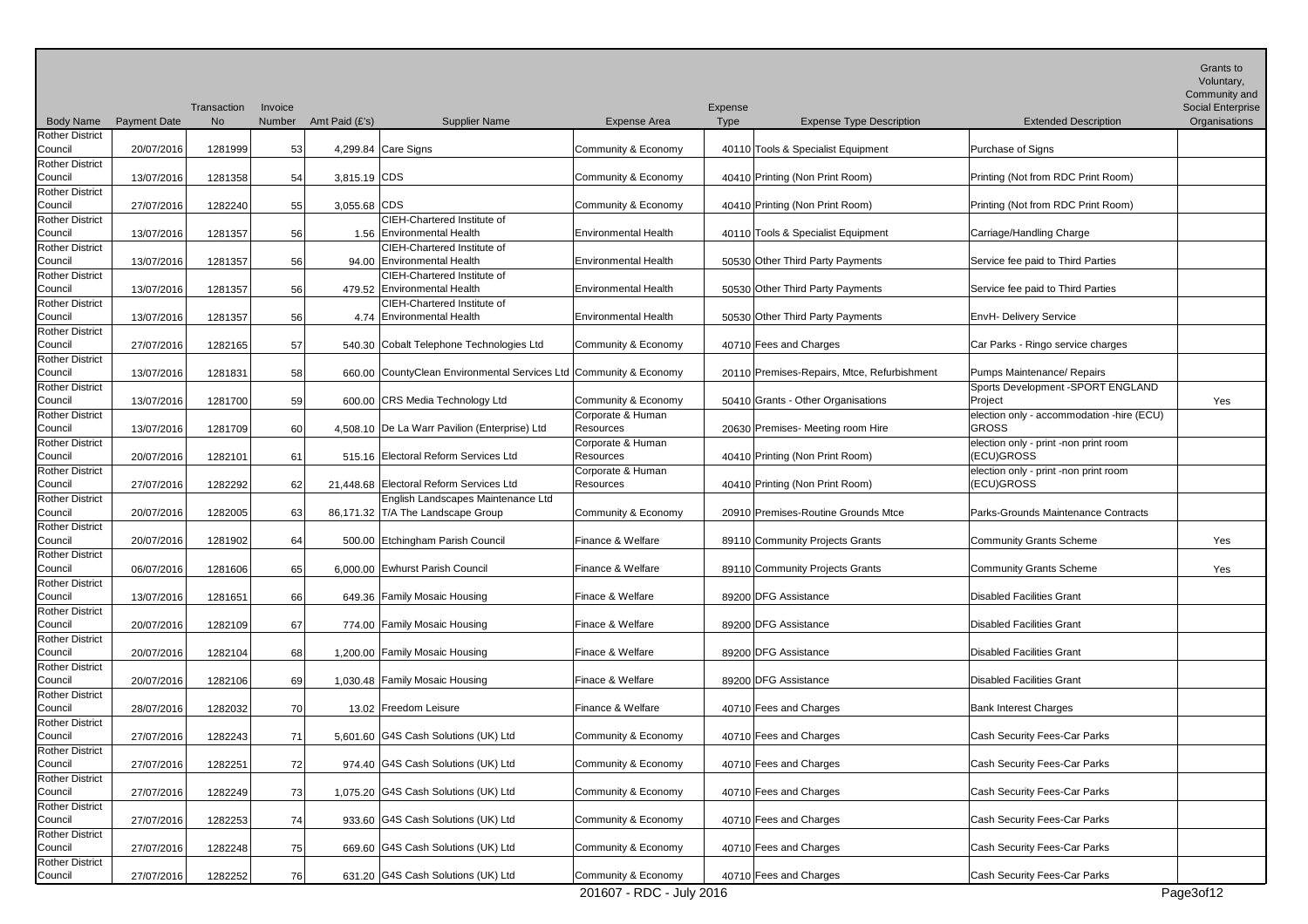|                                                             |                     |                          |                   |                |                                                |                                                 |                        |                                             |                                     | Grants to<br>Voluntary,<br>Community and |
|-------------------------------------------------------------|---------------------|--------------------------|-------------------|----------------|------------------------------------------------|-------------------------------------------------|------------------------|---------------------------------------------|-------------------------------------|------------------------------------------|
| <b>Body Name</b>                                            | <b>Payment Date</b> | Transaction<br><b>No</b> | Invoice<br>Number | Amt Paid (£'s) | <b>Supplier Name</b>                           | <b>Expense Area</b>                             | Expense<br><b>Type</b> | <b>Expense Type Description</b>             | <b>Extended Description</b>         | Social Enterprise<br>Organisations       |
| <b>Rother District</b><br>Council                           | 27/07/2016          | 1282244                  | 77                |                | 573.60 G4S Cash Solutions (UK) Ltd             | Community & Economy                             |                        | 40710 Fees and Charges                      | Cash Security Fees-Car Parks        |                                          |
| <b>Rother District</b><br>Council                           | 27/07/2016          | 1282250                  | 78                |                | 691.20 G4S Cash Solutions (UK) Ltd             | Community & Economy                             |                        | 40710 Fees and Charges                      | Cash Security Fees-Car Parks        |                                          |
| <b>Rother District</b>                                      |                     |                          |                   |                | 1,936.80 G4S Cash Solutions (UK) Ltd           | Community & Economy                             |                        |                                             | Cash Security Fees-Car Parks        |                                          |
| Council<br><b>Rother District</b>                           | 06/07/2016          | 1281608                  | 79                |                |                                                |                                                 |                        | 40710 Fees and Charges                      |                                     |                                          |
| Council                                                     | 06/07/2016          | 1281608                  | 79                |                | 184.80 G4S Cash Solutions (UK) Ltd             | Finance & Welfare                               |                        | 50530 Other Third Party Payments            | <b>Cash Security-Bexhill</b>        |                                          |
| <b>Rother District</b><br>Council                           | 27/07/2016          | 1282247                  | 80                |                | 25,555.20 G4S Cash Solutions (UK) Ltd          | Community & Economy                             |                        | 40710 Fees and Charges                      | Cash Security Fees-Car Parks        |                                          |
| Rother District<br>Council                                  | 06/07/2016          | 1281582                  | 81                |                | 2,260.80 G4S Cash Solutions (UK) Ltd           | Community & Economy                             |                        | 40710 Fees and Charges                      | Cash Security Fees-Car Parks        |                                          |
| <b>Rother District</b><br>Council                           | 06/07/2016          | 1281582                  | 81                |                | 218.40 G4S Cash Solutions (UK) Ltd             | Finance & Welfare                               |                        | 50530 Other Third Party Payments            | Cash Security-Bexhill               |                                          |
| <b>Rother District</b>                                      |                     |                          |                   |                |                                                |                                                 |                        |                                             |                                     |                                          |
| Council                                                     | 06/07/2016          | 1281584                  | 82                |                | 710.40 G4S Cash Solutions (UK) Ltd             | Community & Economy                             |                        | 40710 Fees and Charges                      | Cash Security Fees-Car Parks        |                                          |
| <b>Rother District</b><br>Council<br><b>Rother District</b> | 27/07/2016          | 1282297                  | 83                |                | 897.60 G4S Cash Solutions (UK) Ltd             | Community & Economy                             |                        | 40710 Fees and Charges                      | Cash Security Fees-Car Parks        |                                          |
| Council                                                     | 27/07/2016          | 1282242                  | 84                |                | -30,415.20 G4S Cash Solutions (UK) Ltd         | Community & Economy                             |                        | 40710 Fees and Charges                      | Cash Security Fees-Car Parks        |                                          |
| <b>Rother District</b><br>Council                           | 20/07/2016          | 1281970                  | 85                |                | 500.00 Gatwick Flyers (2008) Trampoline Club   | Finance & Welfare                               |                        | 89110 Community Projects Grants             | Community Grants Scheme             | Yes                                      |
| <b>Rother District</b><br>Council                           | 27/07/2016          | 1282163                  | 86                |                | 482.39 Gilgen Doors Systems UK Ltd             | Community & Economy                             |                        | 20110 Premises-Repairs, Mtce, Refurbishment | <b>Access System Service</b>        |                                          |
| <b>Rother District</b>                                      |                     |                          |                   |                |                                                |                                                 |                        |                                             |                                     |                                          |
| Council<br>Rother District                                  | 27/07/2016          | 1282163                  | 86                |                | 310.39 Gilgen Doors Systems UK Ltd             | Community & Economy                             |                        | 20110 Premises-Repairs, Mtce, Refurbishment | Access System Service               |                                          |
| Council                                                     | 27/07/2016          | 1282163                  | 86                |                | 311.59 Gilgen Doors Systems UK Ltd             | Community & Economy                             |                        | 20110 Premises-Repairs, Mtce, Refurbishment | <b>Access System Service</b>        |                                          |
| <b>Rother District</b><br>Council                           | 27/07/2016          | 1282163                  | 86                |                | 308.39 Gilgen Doors Systems UK Ltd             | Corporate & Human<br>Resources                  |                        | 20110 Premises-Repairs, Mtce, Refurbishment | <b>Access System Service</b>        |                                          |
| <b>Rother District</b>                                      |                     |                          |                   |                |                                                |                                                 |                        |                                             |                                     |                                          |
| Council                                                     | 27/07/2016          | 1282163                  | 86                |                | 147.24 Gilgen Doors Systems UK Ltd             | Community & Economy                             |                        | 20110 Premises-Repairs, Mtce, Refurbishment | <b>Access System Service</b>        |                                          |
| <b>Rother District</b><br>Council                           | 27/07/2016          | 1282300                  | 87                |                | 2,975.00 Globetask Ltd                         | Finance & Welfare                               |                        | 40710 Fees and Charges                      | Consultants Fees                    |                                          |
| <b>Rother District</b><br>Council                           |                     |                          |                   |                | 2,100.00 Hastings and Rother Mediation Service | <b>Environmental Health</b>                     |                        | SLAs - Voluntary Assoc et al (Committee     | Hastings + Rother CAB - Mediation S |                                          |
| <b>Rother District</b>                                      | 20/07/2016          | 1282002                  | 88                |                |                                                |                                                 |                        | 50310 Approved)                             |                                     | Yes                                      |
| Council                                                     | 27/07/2016          | 1282266                  | 89                |                | 600.00 Heidi Sanderson T/A Sandersons          | Finace & Welfare                                |                        | 50530 Other Third Party Payments            | Homelessness Prevention Projects    |                                          |
| <b>Rother District</b><br>Council                           | 28/07/2016          | 1282058                  | 90                |                | 1,127.85   Indigo Lettings Ltd                 | Community & Economy                             |                        | 42100 Crime and Community Initiatives       | Crime Prevention Accomodation (Rev) |                                          |
| <b>Rother District</b><br>Council                           | 20/07/2016          | 1281591                  | 91                |                | 708.00 Johnston Publishing Ltd                 | Strategy & Planning                             |                        | 40470 Publicity                             | Planadv - Rye + Battle Observer     |                                          |
| <b>Rother District</b>                                      |                     |                          |                   |                |                                                |                                                 |                        |                                             |                                     |                                          |
| Council<br><b>Rother District</b>                           | 20/07/2016          | 1281941                  | 92                |                | 708.00 Johnston Publishing Ltd                 | Community & Economy                             |                        | 40450 Advertising                           | Advertising in Newspapers/Magazine  |                                          |
| Council                                                     | 20/07/2016          | 1281942                  | 93                |                | 708.00 Johnston Publishing Ltd                 | Community & Economy                             |                        | 40450 Advertising                           | Advertising in Newspapers/Magazine  |                                          |
| <b>Rother District</b><br>Council                           | 20/07/2016          | 1281943                  | 94                |                | 708.00 Johnston Publishing Ltd                 | Community & Economy                             |                        | 40450 Advertising                           | Advertising in Newspapers/Magazine  |                                          |
| <b>Rother District</b><br>Council                           | 20/07/2016          | 1281944                  | 95                |                | 708.00 Johnston Publishing Ltd                 | Community & Economy                             |                        | 40450 Advertising                           | Advertising in Newspapers/Magazine  |                                          |
| <b>Rother District</b><br>Council                           | 20/07/2016          | 1281945                  | 96                |                | 708.00 Johnston Publishing Ltd                 | Community & Economy                             |                        | 40450 Advertising                           | Advertising in Newspapers/Magazine  |                                          |
| Rother District                                             |                     |                          |                   |                |                                                |                                                 |                        |                                             |                                     |                                          |
| Council                                                     | 20/07/2016          | 1281946                  | 97                |                | 708.00 Johnston Publishing Ltd                 | Community & Economy<br>201607 - RDC - July 2016 |                        | 40450 Advertising                           | Advertising in Newspapers/Magazine  | Page4of12                                |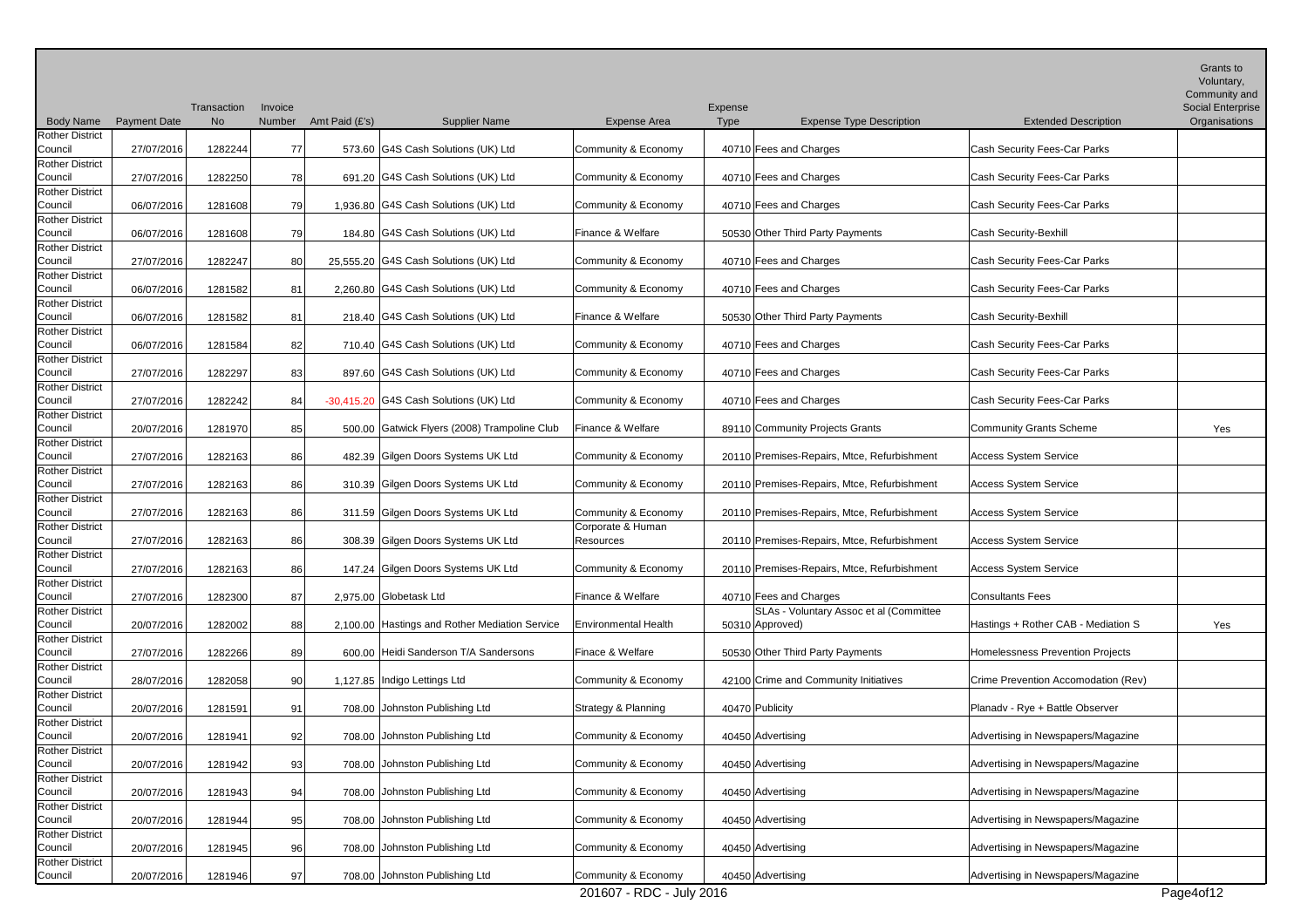|                                   |                     |                   |                   |                |                                            |                             |                        |                                             |                                      | Grants to<br>Voluntary,<br>Community and |
|-----------------------------------|---------------------|-------------------|-------------------|----------------|--------------------------------------------|-----------------------------|------------------------|---------------------------------------------|--------------------------------------|------------------------------------------|
| <b>Body Name</b>                  | <b>Payment Date</b> | Transaction<br>No | Invoice<br>Number | Amt Paid (£'s) | <b>Supplier Name</b>                       | <b>Expense Area</b>         | Expense<br><b>Type</b> | <b>Expense Type Description</b>             | <b>Extended Description</b>          | Social Enterprise<br>Organisations       |
| <b>Rother District</b>            |                     |                   |                   |                |                                            | Corporate & Human           |                        |                                             |                                      |                                          |
| Council                           | 27/07/2016          | 1282170           | 98                |                | 970.92 Johnston Publishing Ltd             | Resources                   |                        | 11010 Advertising Vacancies                 | <b>Advertising Vacant Post</b>       |                                          |
| <b>Rother District</b>            |                     |                   |                   |                |                                            |                             |                        |                                             |                                      |                                          |
| Council                           | 20/07/2016          | 1281934           | 99                |                | 2,616.62 KCOM Group Plc                    | ICT & Customer Services     |                        | 40910 Telephones                            | <b>BT Smartnumber Charges</b>        |                                          |
| <b>Rother District</b><br>Council | 27/07/2016          | 1282169           | 100               |                | 928.90 KCOM Group Plc                      | ICT & Customer Services     |                        | 40910 Telephones                            | <b>BT Smartnumber Charges</b>        |                                          |
| <b>Rother District</b>            |                     |                   |                   |                |                                            |                             |                        |                                             |                                      |                                          |
| Council                           | 27/07/2016          | 1282178           | 101               |                | 23,798.74 KCOM Group Plc                   | ICT & Customer Services     |                        | 40910 Telephones                            | <b>BT Smartnumber Charges</b>        |                                          |
| <b>Rother District</b>            |                     |                   |                   |                |                                            |                             |                        |                                             |                                      |                                          |
| Council<br><b>Rother District</b> | 27/07/2016          | 1282179           | 102               |                | 5,475.24 KCOM Group Plc                    | ICT & Customer Services     |                        | 40910 Telephones                            | <b>BT Smartnumber Charges</b>        |                                          |
| Council                           | 28/07/2016          | 1281962           | 103               |                | 1,191,571.62 Kier Services - Environmental | <b>Corporate Core</b>       |                        | 50510 Private Contractors                   | <b>CORE Joint Waste Cost</b>         |                                          |
| <b>Rother District</b>            |                     |                   |                   |                |                                            |                             |                        |                                             |                                      |                                          |
| Council                           | 13/07/2016          | 1281869           | 104               |                | 604.78 Killgerm Chemicals Ltd              | <b>Environmental Health</b> |                        | 40120 Baits Poisons Etc                     | <b>EnvH- Pest Control Supplies</b>   |                                          |
| <b>Rother District</b>            |                     |                   |                   |                |                                            |                             |                        |                                             |                                      |                                          |
| Council<br><b>Rother District</b> | 27/07/2016          | 1282197           | 105               |                | 600.00 Knight Frank LLP                    | Community & Economy         |                        | 86030 Architects & Consultant Fees          | Capital-Architect and Conslt Fees    |                                          |
| Council                           | 20/07/2016          | 1282089           | 106               |                | 4,059.60 KSD Group Ltd                     | Community & Economy         |                        | 20110 Premises-Repairs, Mtce, Refurbishment | Repairs - Guttering                  |                                          |
| <b>Rother District</b>            |                     |                   |                   |                |                                            |                             |                        |                                             |                                      |                                          |
| Council                           | 28/07/2016          | 1282030           | 107               |                | 1,900.00 Leaders Ltd                       | Community & Economy         |                        | 42100 Crime and Community Initiatives       | Crime and Disorder Reduction Ptnrs   |                                          |
| <b>Rother District</b><br>Council | 27/07/2016          | 1282145           | 108               |                | 5,580.00 LESSHOMELESS LTD                  | Finace & Welfare            |                        | 40710 Fees and Charges                      | Bed and Breakfast Accom - misc.      |                                          |
| <b>Rother District</b>            |                     |                   |                   |                |                                            | Corporate & Human           |                        |                                             |                                      |                                          |
| Council                           | 13/07/2016          | 1281479           | 109               |                | 1.047.00 LexisNexis Butterworths           | Resources                   | 40660 Books            |                                             | Miscellaneous Legal Reference Books  |                                          |
| <b>Rother District</b>            |                     |                   |                   |                |                                            |                             |                        |                                             |                                      |                                          |
| Council                           | 28/07/2016          | 1282073           | 110               |                | 916.39 Lloyds Bank                         | Finance & Welfare           |                        | 40710 Fees and Charges                      | <b>Bank Charges</b>                  |                                          |
| <b>Rother District</b><br>Council | 28/07/2016          | 1282076           | 111               |                | 896.76 Lloyds Bank                         | Finance & Welfare           |                        | 40710 Fees and Charges                      | <b>Bank Charges</b>                  |                                          |
| <b>Rother District</b>            |                     |                   |                   |                |                                            |                             |                        |                                             |                                      |                                          |
| Council                           | 28/07/2016          | 1282045           | 112               |                | 3,750.00 Lloyds Bank                       | Finance & Welfare           |                        | 40710 Fees and Charges                      | <b>Bank Charges</b>                  |                                          |
| <b>Rother District</b>            |                     |                   |                   |                |                                            | Corporate & Human           |                        |                                             | election only - equipment cost (ECU) |                                          |
| Council<br><b>Rother District</b> | 28/07/2016          | 1282024           | 113               |                | 114.90 Lloyds Bank                         | Resources                   |                        | 40110 Tools & Specialist Equipment          | <b>GROSS</b>                         |                                          |
| Council                           | 28/07/2016          | 1282024           | 113               |                | 173.18 Lloyds Bank                         | ICT & Customer Services     |                        | 40310 Clothing, Uniforms                    | <b>Womens Uniform-Skirt</b>          |                                          |
| <b>Rother District</b>            |                     |                   |                   |                |                                            |                             |                        |                                             |                                      |                                          |
| Council                           | 28/07/2016          | 1282024           | 113               |                | 40.01 Lloyds Bank                          | ICT & Customer Services     |                        | 40310 Clothing, Uniforms                    | Womens Uniform-Blouse                |                                          |
| <b>Rother District</b><br>Council |                     |                   |                   |                | 71.21 Lloyds Bank                          | ICT & Customer Services     |                        | 40310 Clothing, Uniforms                    | Womens Uniform-Trousers              |                                          |
| <b>Rother District</b>            | 28/07/2016          | 1282024           | 113               |                |                                            |                             |                        |                                             |                                      |                                          |
| Council                           | 28/07/2016          | 1282024           | 113               |                | 0.47 Lloyds Bank                           | Finance & Welfare           |                        | 40710 Fees and Charges                      | <b>Bank Charges</b>                  |                                          |
| <b>Rother District</b>            |                     |                   |                   |                |                                            |                             |                        |                                             |                                      |                                          |
| Council                           | 28/07/2016          | 1282024           | 113               |                | 5.98 Lloyds Bank                           | ICT & Customer Services     |                        | 40920 Mobile Phones                         | Purchase of mobile phones            |                                          |
| <b>Rother District</b><br>Council | 28/07/2016          | 1282024           | 113               |                | 365.98 Lloyds Bank                         | ICT & Customer Services     |                        | 41140 Computer Licences (IT TO BUY ONLY)    | <b>Website Management</b>            |                                          |
| <b>Rother District</b>            |                     |                   |                   |                |                                            |                             |                        |                                             |                                      |                                          |
| Council                           | 28/07/2016          | 1282024           | 113               |                | 79.00 Lloyds Bank                          | ICT & Customer Services     |                        | 41140 Computer Licences (IT TO BUY ONLY)    | <b>Website Management</b>            |                                          |
| <b>Rother District</b>            |                     |                   |                   |                |                                            |                             |                        |                                             |                                      |                                          |
| Council                           | 20/07/2016          | 1281895           | 114               |                | 1,800.00 MAG:NET Solutions Ltd             | Finance & Welfare           |                        | 40710 Fees and Charges                      | Personal Location Fees-Council Tax   |                                          |
| <b>Rother District</b><br>Council | 27/07/2016          | 1282155           | 115               |                | 1,150.20 Martin Cranfield Associates Ltd   | <b>Environmental Health</b> |                        | 50530 Other Third Party Payments            | Service fee paid to Third Parties    |                                          |
| <b>Rother District</b>            |                     |                   |                   |                |                                            | Corporate & Human           |                        |                                             |                                      |                                          |
| Council                           | 20/07/2016          | 1282000           | 116               |                | 2,902.48 MC Glass (East Sussex) Ltd        | Resources                   |                        | 20110 Premises-Repairs, Mtce, Refurbishment | Specified Repairs and Works listed   |                                          |
| Rother District                   |                     |                   |                   |                |                                            |                             |                        |                                             |                                      |                                          |
| Council                           | 13/07/2016          | 1281708           | 117               |                | 594.00 MCPC Systems (UK) Ltd               | ICT & Customer Services     |                        | 41140 Computer Licences (IT TO BUY ONLY)    | Maintenance/Upgrading of Software    |                                          |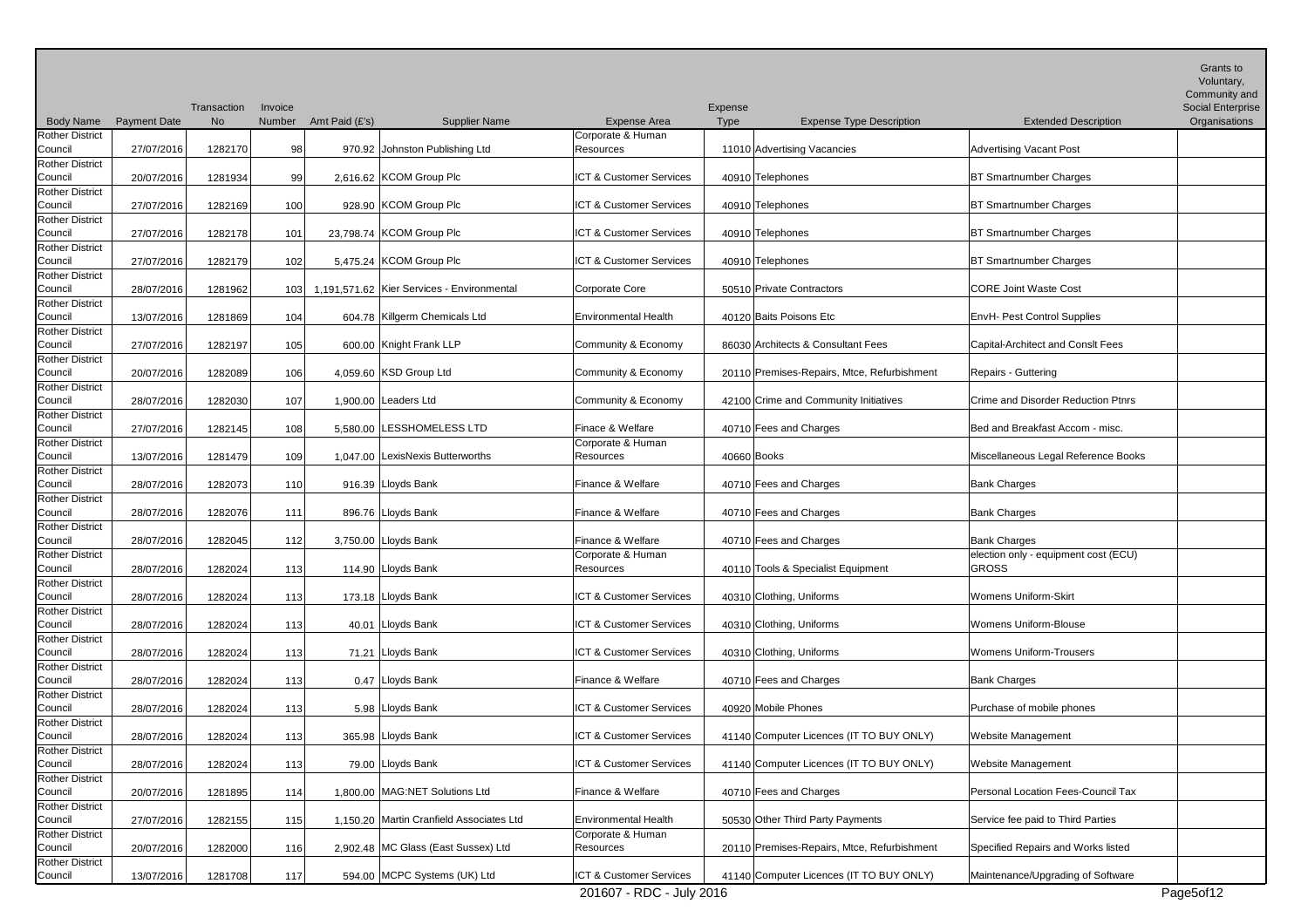|                                   |                     |                          |                   |                |                                      |                                |                 |                                              |                                            | Grants to<br>Voluntary,<br>Community and |
|-----------------------------------|---------------------|--------------------------|-------------------|----------------|--------------------------------------|--------------------------------|-----------------|----------------------------------------------|--------------------------------------------|------------------------------------------|
| <b>Body Name</b>                  | <b>Payment Date</b> | Transaction<br><b>No</b> | Invoice<br>Number | Amt Paid (£'s) | <b>Supplier Name</b>                 | <b>Expense Area</b>            | Expense<br>Type | <b>Expense Type Description</b>              | <b>Extended Description</b>                | Social Enterprise<br>Organisations       |
| <b>Rother District</b>            |                     |                          |                   |                |                                      |                                |                 |                                              |                                            |                                          |
| Council                           | 28/07/2016          | 1282309                  | 118               |                | 1,250.00 Mrs T Moore                 | Finace & Welfare               |                 | 50530 Other Third Party Payments             | Homelessness Prevention Projects           |                                          |
| <b>Rother District</b>            |                     |                          |                   |                |                                      |                                |                 |                                              |                                            |                                          |
| Council                           | 13/07/2016          | 1281701                  | 119               |                | 12.00 NewAuto Ltd T/A MOGO (UK)      | <b>Environmental Health</b>    |                 | 40710 Fees and Charges                       | Carriage of Supplies                       |                                          |
| <b>Rother District</b><br>Council | 13/07/2016          | 1281701                  | 119               |                | 581.88 NewAuto Ltd T/A MOGO (UK)     | <b>Environmental Health</b>    |                 | 50530 Other Third Party Payments             | EnvH-Taxi Licence Plates                   |                                          |
| <b>Rother District</b>            |                     |                          |                   |                |                                      |                                |                 |                                              |                                            |                                          |
| Council                           | 13/07/2016          | 1281629                  | 120               |                | 30.82 O2 (UK) Ltd                    | Community & Economy            |                 | 40920 Mobile Phones                          | Amenities - Mobile Phone Charges           |                                          |
| <b>Rother District</b>            |                     |                          |                   |                |                                      |                                |                 |                                              |                                            |                                          |
| Council                           | 13/07/2016          | 1281629                  | 120               |                | 18.11 O2 (UK) Ltd                    | Community & Economy            |                 | 40920 Mobile Phones                          | Amenities - Mobile Phone Charges           |                                          |
| <b>Rother District</b><br>Council |                     |                          |                   |                |                                      |                                |                 |                                              |                                            |                                          |
| <b>Rother District</b>            | 13/07/2016          | 1281629                  | 120               |                | 34.44 O2 (UK) Ltd                    | Community & Economy            |                 | 40920 Mobile Phones                          | Amenities - Mobile Phone Charges           |                                          |
| Council                           | 13/07/2016          | 1281629                  | 120               |                | 32.53 O2 (UK) Ltd                    | Community & Economy            |                 | 40920 Mobile Phones                          | Amenities - Mobile Phone Charges           |                                          |
| <b>Rother District</b>            |                     |                          |                   |                |                                      |                                |                 |                                              |                                            |                                          |
| Council                           | 13/07/2016          | 1281629                  | 120               |                | 32.35 O2 (UK) Ltd                    | Community & Economy            |                 | 40920 Mobile Phones                          | Amenities - Mobile Phone Charges           |                                          |
| <b>Rother District</b>            |                     |                          |                   |                |                                      |                                |                 |                                              |                                            |                                          |
| Council<br><b>Rother District</b> | 13/07/2016          | 1281629                  | 120               |                | 61.14 O2 (UK) Ltd                    | Community & Economy            |                 | 40920 Mobile Phones                          | Amenities - Mobile Phone Charges           |                                          |
| Council                           | 13/07/2016          | 1281629                  | 120               |                | 12.00 O2 (UK) Ltd                    | Community & Economy            |                 | 40920 Mobile Phones                          | Amenities - Mobile Phone Charges           |                                          |
| <b>Rother District</b>            |                     |                          |                   |                |                                      |                                |                 |                                              |                                            |                                          |
| Council                           | 13/07/2016          | 1281629                  | 120               |                | 13.02 O2 (UK) Ltd                    | Community & Economy            |                 | 40920 Mobile Phones                          | Amenities - Mobile Phone Charges           |                                          |
| <b>Rother District</b>            |                     |                          |                   |                |                                      |                                |                 |                                              |                                            |                                          |
| Council                           | 13/07/2016          | 1281629                  | 120               |                | 14.86 O2 (UK) Ltd                    | Community & Economy            |                 | 40920 Mobile Phones                          | Amenities - Mobile Phone Charges           |                                          |
| Rother District<br>Council        | 13/07/2016          | 1281629                  | 120               |                | 14.14 O2 (UK) Ltd                    | Community & Economy            |                 | 40920 Mobile Phones                          | Amenities - Mobile Phone Charges           |                                          |
| <b>Rother District</b>            |                     |                          |                   |                |                                      |                                |                 |                                              |                                            |                                          |
| Council                           | 13/07/2016          | 1281629                  | 120               |                | 229.90 O2 (UK) Ltd                   | Community & Economy            |                 | 40920 Mobile Phones                          | Amenities - Mobile Phone Charges           |                                          |
| <b>Rother District</b>            |                     |                          |                   |                |                                      |                                |                 |                                              |                                            |                                          |
| Council                           | 13/07/2016          | 1281629                  | 120               |                | 118.48 O2 (UK) Ltd                   | Community & Economy            |                 | 40920 Mobile Phones                          | Amenities - Mobile Phone Charges           |                                          |
| <b>Rother District</b><br>Council | 27/07/2016          | 1282157                  | 121               |                | 1,020.00 Optevia Limited             | ICT & Customer Services        |                 | 41140 Computer Licences (IT TO BUY ONLY)     | Maintenance/Upgrading of Software          |                                          |
| <b>Rother District</b>            |                     |                          |                   |                |                                      |                                |                 |                                              |                                            |                                          |
| Council                           | 13/07/2016          | 1281624                  | 122               |                | 921.60 PAC Wristbands Ltd            | Community & Economy            |                 | 20110 Premises-Repairs, Mtce, Refurbishment  | Specified Repairs and Works listed         |                                          |
| <b>Rother District</b>            |                     |                          |                   |                |                                      |                                |                 |                                              |                                            |                                          |
| Council                           | 13/07/2016          | 1281624                  | 122               |                | 12.00 PAC Wristbands Ltd             | Community & Economy            |                 | 40110 Tools & Specialist Equipment           | Carriage/Handling Charge                   |                                          |
| <b>Rother District</b><br>Council | 13/07/2016          | 1281698                  | 123               |                | 3,996.00 Pakflatt (UK) Ltd           | Corporate & Human<br>Resources |                 | 40510 Specialist Stationery (NON PRINT ROOM) | election special stationery supplies       |                                          |
| <b>Rother District</b>            |                     |                          |                   |                |                                      | Corporate & Human              |                 |                                              |                                            |                                          |
| Council                           | 27/07/2016          | 1282246                  | 124               |                | 8,080.00 Pitney Bowes Purchase Power | Resources                      |                 | 99010 Stock Accounts                         | Town Hall Franking Machine                 |                                          |
| <b>Rother District</b>            |                     |                          |                   |                |                                      |                                |                 |                                              |                                            |                                          |
| Council                           | 13/07/2016          | 1281724                  | 125               |                | 44.88 Premier Paper Group Ltd        | ICT & Customer Services        |                 | 40530 Photocopy Paper (PRINT ROOM ONLY)      | Tinted A4 80GSM                            |                                          |
| <b>Rother District</b><br>Council | 13/07/2016          | 1281724                  |                   |                | 245.09 Premier Paper Group Ltd       | ICT & Customer Services        |                 | 40530 Photocopy Paper (PRINT ROOM ONLY)      | <b>NCR Precollated 3 Part</b>              |                                          |
| <b>Rother District</b>            |                     |                          | 125               |                |                                      |                                |                 |                                              |                                            |                                          |
| Council                           | 13/07/2016          | 1281724                  | 125               |                | 496.80 Premier Paper Group Ltd       | ICT & Customer Services        |                 | 40530 Photocopy Paper (PRINT ROOM ONLY)      | Photocopy White A4 80GSM                   |                                          |
| <b>Rother District</b>            |                     |                          |                   |                |                                      |                                |                 |                                              |                                            |                                          |
| Council                           | 27/07/2016          | 1282147                  | 126               |                | 559.20 Premier Paper Group Ltd       | ICT & Customer Services        |                 | 40520 General Stationery (PRINT ROOM ONLY)   | <b>General Stationery (Print Room ONLY</b> |                                          |
| <b>Rother District</b>            |                     |                          |                   |                |                                      | Finace & Welfare               |                 | 89200 DFG Assistance                         |                                            |                                          |
| Council<br><b>Rother District</b> | 13/07/2016          | 1281667                  | 127               |                | 4,345.00 Prestige Stairlifts Ltd     | Corporate & Human              |                 |                                              | <b>Disabled Facilities Grant</b>           |                                          |
| Council                           | 06/07/2016          | 1281601                  | 128               |                | 600.00 Redactive Media Sales Ltd     | Resources                      |                 | 11010 Advertising Vacancies                  | Advertising Vacant Post                    |                                          |
| <b>Rother District</b>            |                     |                          |                   |                |                                      | Corporate & Human              |                 |                                              |                                            |                                          |
| Council                           | 06/07/2016          | 1281588                  | 129               |                | 1,140.00 Redactive Media Sales Ltd   | Resources                      |                 | 11010 Advertising Vacancies                  | Advertising Vacant Post                    |                                          |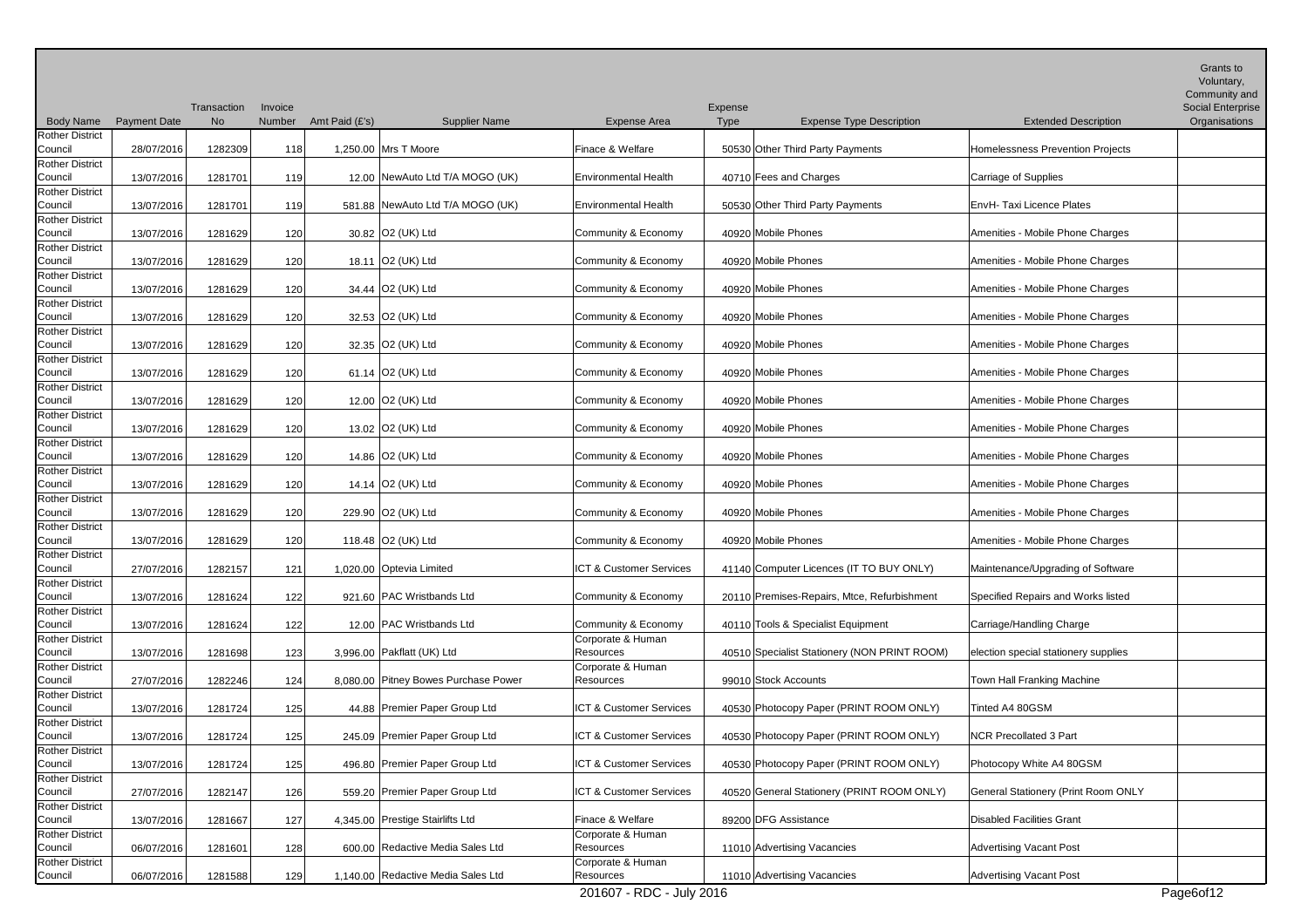|                                   |                     |                          |                   |                |                                                                              |                                    |                 |                                         |                                | Grants to<br>Voluntary,            |
|-----------------------------------|---------------------|--------------------------|-------------------|----------------|------------------------------------------------------------------------------|------------------------------------|-----------------|-----------------------------------------|--------------------------------|------------------------------------|
|                                   |                     |                          |                   |                |                                                                              |                                    |                 |                                         |                                | Community and                      |
| <b>Body Name</b>                  | <b>Payment Date</b> | Transaction<br><b>No</b> | Invoice<br>Number | Amt Paid (£'s) | <b>Supplier Name</b>                                                         | <b>Expense Area</b>                | Expense<br>Type | <b>Expense Type Description</b>         | <b>Extended Description</b>    | Social Enterprise<br>Organisations |
| <b>Rother District</b>            |                     |                          |                   |                |                                                                              |                                    |                 |                                         |                                |                                    |
| Council                           | 13/07/2016          | 1281820                  | 130               |                | 576.00 Repro-Link                                                            | ICT & Customer Services            |                 | 50510 Private Contractors               | Maintenance Contracts-Printing |                                    |
| <b>Rother District</b>            |                     |                          |                   |                |                                                                              |                                    |                 |                                         |                                |                                    |
| Council                           | 13/07/2016          | 1281679                  | 131               |                | 14,868.00 Ricardo-AEA Ltd                                                    | Corporate Core                     |                 | 42000 Partnership Projects              | <b>CLIENT Joint Waste Cost</b> |                                    |
| <b>Rother District</b>            |                     |                          |                   |                |                                                                              | Finace & Welfare                   |                 |                                         |                                |                                    |
| Council<br><b>Rother District</b> | 13/07/2016          | 1281648                  | 132               |                | 1,550.00 Richard PA Bye t/a Karrich Properties                               |                                    |                 | 40710 Fees and Charges                  | Rent in Advance for Homeless   |                                    |
| Council                           | 27/07/2016          | 1282199                  | 133               |                | 5.000.00 Robertsbridge Community Association                                 | Finance & Welfare                  |                 | 89110 Community Projects Grants         | <b>Community Grants Scheme</b> | Yes                                |
| <b>Rother District</b>            |                     |                          |                   |                |                                                                              |                                    |                 | SLAs - Voluntary Assoc et al (Committee |                                |                                    |
| Council                           | 20/07/2016          | 1281900                  | 134               |                | 9,500.00 Rother Voluntary Action                                             | Finance & Welfare                  |                 | 50310 Approved)                         | <b>SLA Delivery</b>            | Yes                                |
| <b>Rother District</b>            |                     |                          |                   |                |                                                                              |                                    |                 |                                         |                                |                                    |
| Council                           | 13/07/2016          | 1281680                  | 135               |                | 15.54 Sound Advice P.A. Installations Ltd                                    | ICT & Customer Services            |                 | 40110 Tools & Specialist Equipment      | Carriage/Handling Charge       |                                    |
| <b>Rother District</b>            |                     |                          |                   |                |                                                                              | <b>ICT &amp; Customer Services</b> |                 |                                         |                                |                                    |
| Council<br><b>Rother District</b> | 13/07/2016          | 1281680                  | 135               |                | 534.00 Sound Advice P.A. Installations Ltd<br>Southeast Marketing Ltd T/A GP |                                    |                 | 41120 Computer Equipment (IT ONLY)      | Sound System                   |                                    |
| Council                           | 20/07/2016          | 1281992                  | 136               |                | 521.76 PromoWear                                                             | Community & Economy                |                 | 40310 Clothing, Uniforms                | Mens Protective-Other          |                                    |
| <b>Rother District</b>            |                     |                          |                   |                |                                                                              |                                    |                 |                                         |                                |                                    |
| Council                           | 20/07/2016          | 1281872                  | 137               |                | 1,569.65 Southern Water                                                      | Community & Economy                |                 | 20510 Premises-Sewerage                 | Sewage Charges                 |                                    |
| <b>Rother District</b>            |                     |                          |                   |                |                                                                              |                                    |                 |                                         |                                |                                    |
| Council                           | 20/07/2016          | 1281874                  | 138               |                | 926.65 Southern Water                                                        | Community & Economy                |                 | 20510 Premises-Sewerage                 | Sewage Charges                 |                                    |
| <b>Rother District</b><br>Council |                     |                          |                   |                | 686.89 Southern Water                                                        | Community & Economy                |                 |                                         |                                |                                    |
| <b>Rother District</b>            | 20/07/2016          | 1281878                  | 139               |                |                                                                              |                                    |                 | 20510 Premises-Sewerage                 | Sewage Charges                 |                                    |
| Council                           | 20/07/2016          | 1281882                  | 140               |                | 837.05 Southern Water                                                        | Community & Economy                |                 | 20510 Premises-Sewerage                 | Sewage Charges                 |                                    |
| <b>Rother District</b>            |                     |                          |                   |                |                                                                              |                                    |                 |                                         |                                |                                    |
| Council                           | 20/07/2016          | 11002771                 | 141               |                | -926.65 Southern Water                                                       | Community & Economy                |                 | 20410 Premises-Water                    |                                |                                    |
| <b>Rother District</b>            |                     |                          |                   |                |                                                                              |                                    |                 |                                         |                                |                                    |
| Council<br><b>Rother District</b> | 20/07/2016          | 11002775                 | 142               |                | -686.89 Southern Water                                                       | Community & Economy                |                 | 20410 Premises-Water                    |                                |                                    |
| Council                           | 20/07/2016          | 11002779                 | 143               |                | -837.05 Southern Water                                                       | Community & Economy                |                 | 20410 Premises-Water                    |                                |                                    |
| <b>Rother District</b>            |                     |                          |                   |                |                                                                              |                                    |                 |                                         |                                |                                    |
| Council                           | 20/07/2016          | 11002781                 | 144               |                | -1,569.65 Southern Water                                                     | Community & Economy                |                 | 20410 Premises-Water                    |                                |                                    |
| <b>Rother District</b>            |                     |                          |                   |                |                                                                              |                                    |                 |                                         |                                |                                    |
| Council                           | 20/07/2016          | 1281909                  | 145               |                | 275.77 Southern Water                                                        | Community & Economy                |                 | 20410 Premises-Water                    | <b>Water Charges</b>           |                                    |
| <b>Rother District</b>            |                     |                          |                   |                | 477.72 Southern Water                                                        |                                    |                 | 20510 Premises-Sewerage                 |                                |                                    |
| Council<br><b>Rother District</b> | 20/07/2016          | 1281909                  | 145               |                |                                                                              | Community & Economy                |                 |                                         | Sewage Charges                 |                                    |
| Council                           | 20/07/2016          | 1281911                  | 146               |                | 294.60 Southern Water                                                        | Community & Economy                |                 | 20410 Premises-Water                    | <b>Water Charges</b>           |                                    |
| <b>Rother District</b>            |                     |                          |                   |                |                                                                              |                                    |                 |                                         |                                |                                    |
| Council                           | 20/07/2016          | 1281911                  | 146               |                | 495.45 Southern Water                                                        | Community & Economy                |                 | 20510 Premises-Sewerage                 | Sewage Charges                 |                                    |
| <b>Rother District</b>            |                     |                          |                   |                |                                                                              |                                    |                 |                                         |                                |                                    |
| Council                           | 20/07/2016          | 1281912                  | 147               |                | 771.79 Southern Water                                                        | Community & Economy                |                 | 20410 Premises-Water                    | <b>Water Charges</b>           |                                    |
| <b>Rother District</b><br>Council | 20/07/2016          | 1281912                  | 147               |                | 1,331.45 Southern Water                                                      | Community & Economy                |                 | 20510 Premises-Sewerage                 | Sewage Charges                 |                                    |
| <b>Rother District</b>            |                     |                          |                   |                |                                                                              |                                    |                 |                                         |                                |                                    |
| Council                           | 20/07/2016          | 1281915                  | 148               |                | 467.78 Southern Water                                                        | Community & Economy                |                 | 20410 Premises-Water                    | <b>Water Charges</b>           |                                    |
| <b>Rother District</b>            |                     |                          |                   |                |                                                                              |                                    |                 |                                         |                                |                                    |
| Council                           | 20/07/2016          | 1281915                  | 148               |                | 861.94 Southern Water                                                        | Community & Economy                |                 | 20510 Premises-Sewerage                 | Sewage Charges                 |                                    |
| <b>Rother District</b>            |                     |                          |                   |                |                                                                              |                                    |                 |                                         |                                |                                    |
| Council<br><b>Rother District</b> | 20/07/2016          | 1281916                  | 149               |                | 315.78 Southern Water                                                        | Community & Economy                |                 | 20410 Premises-Water                    | <b>Water Charges</b>           |                                    |
| Council                           | 20/07/2016          | 1281916                  | 149               |                | 545.21 Southern Water                                                        | Community & Economy                |                 | 20510 Premises-Sewerage                 | Sewage Charges                 |                                    |
| <b>Rother District</b>            |                     |                          |                   |                |                                                                              |                                    |                 |                                         |                                |                                    |
| Council                           | 20/07/2016          | 1281917                  | 150               |                | 732.26 Southern Water                                                        | Community & Economy                |                 | 20410 Premises-Water                    | <b>Water Charges</b>           |                                    |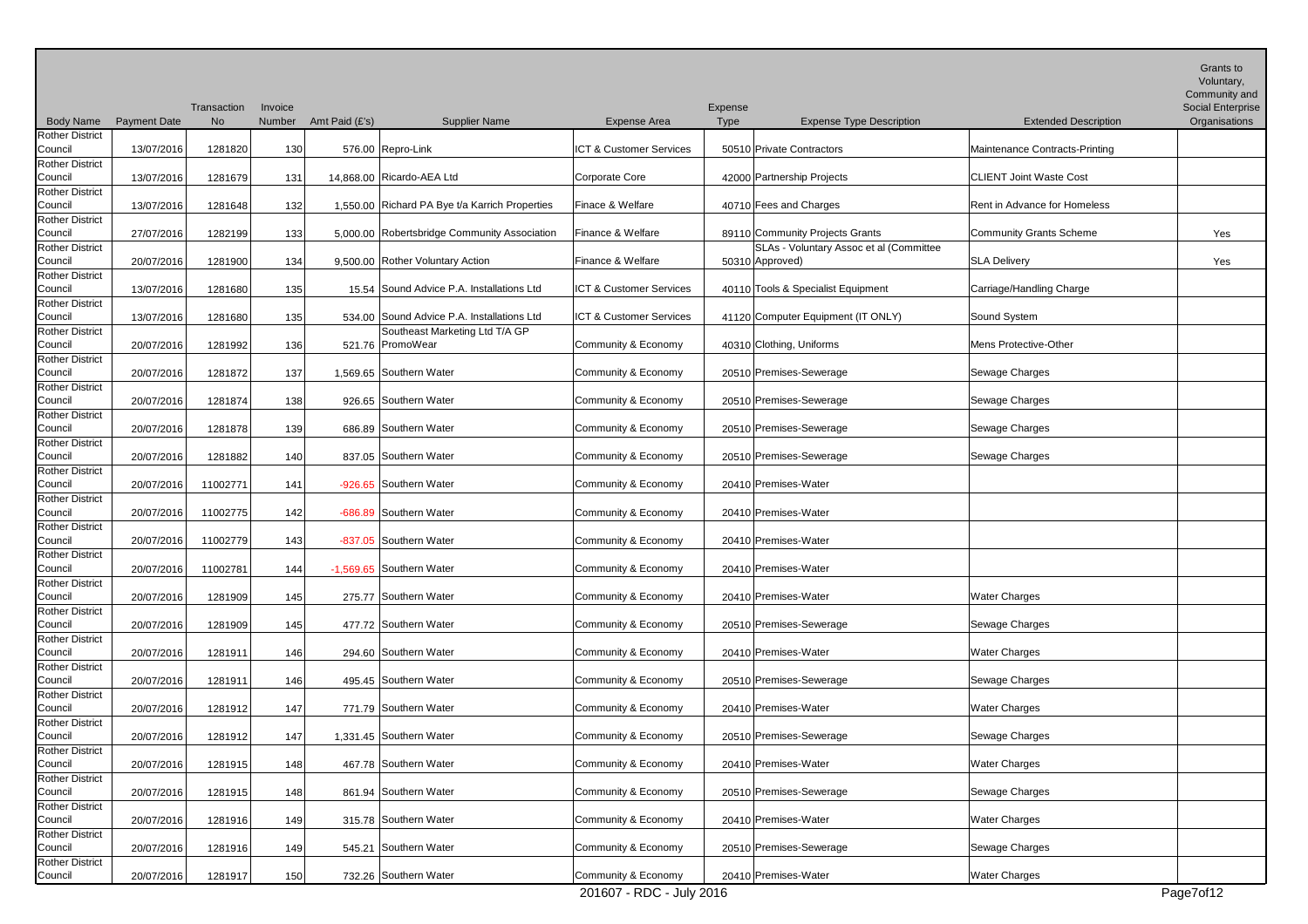|                                   |                     |                          |                   |                |                                             |                                |                                                    |                                    | Grants to<br>Voluntary,<br>Community and  |
|-----------------------------------|---------------------|--------------------------|-------------------|----------------|---------------------------------------------|--------------------------------|----------------------------------------------------|------------------------------------|-------------------------------------------|
| <b>Body Name</b>                  | <b>Payment Date</b> | Transaction<br><b>No</b> | Invoice<br>Number | Amt Paid (£'s) | <b>Supplier Name</b>                        | <b>Expense Area</b>            | Expense<br>Type<br><b>Expense Type Description</b> | <b>Extended Description</b>        | <b>Social Enterprise</b><br>Organisations |
| <b>Rother District</b><br>Council | 20/07/2016          | 1281917                  | 150               |                | 1,260.50 Southern Water                     | Community & Economy            | 20510 Premises-Sewerage                            | Sewage Charges                     |                                           |
| <b>Rother District</b><br>Council | 20/07/2016          | 1281921                  | 151               |                | 186.40 Southern Water                       | Community & Economy            | 20410 Premises-Water                               | <b>Water Charges</b>               |                                           |
| <b>Rother District</b>            |                     |                          |                   |                |                                             |                                |                                                    |                                    |                                           |
| Council<br><b>Rother District</b> | 20/07/2016          | 1281921                  | 151               |                | 327.24 Southern Water                       | Community & Economy            | 20510 Premises-Sewerage                            | Sewage Charges                     |                                           |
| Council                           | 20/07/2016          | 1281922                  | 152               |                | 258.16 Southern Water                       | Community & Economy            | 20410 Premises-Water                               | <b>Water Charges</b>               |                                           |
| Rother District<br>Council        | 20/07/2016          | 1281922                  | 152               |                | 318.49 Southern Water                       | Community & Economy            | 20510 Premises-Sewerage                            | Sewage Charges                     |                                           |
| <b>Rother District</b>            |                     |                          |                   |                |                                             |                                |                                                    |                                    |                                           |
| Council                           | 13/07/2016          | 1281658                  | 153               |                | 550.00 Specialist Care UK Group Ltd         | Finace & Welfare               | 40710 Fees and Charges                             | Bed and Breakfast Accom - misc.    |                                           |
| <b>Rother District</b><br>Council | 13/07/2016          | 1281811                  | 154               |                | 705.35 Specialist Care UK Group Ltd         | Finace & Welfare               | 40710 Fees and Charges                             | Bed and Breakfast Accom - misc.    |                                           |
| Rother District                   |                     |                          |                   |                |                                             |                                |                                                    |                                    |                                           |
| Council<br><b>Rother District</b> | 13/07/2016          | 1281860                  | 155               |                | 612.50 Specialist Care UK Group Ltd         | Finace & Welfare               | 40710 Fees and Charges                             | Bed and Breakfast Accom - misc.    |                                           |
| Council                           | 27/07/2016          | 1282291                  | 156               |                | 937.50 Specialist Care UK Group Ltd         | Finace & Welfare               | 40710 Fees and Charges                             | Bed and Breakfast Accom - misc.    |                                           |
| <b>Rother District</b><br>Council | 27/07/2016          | 1282288                  | 157               |                | 923.22 Specialist Care UK Group Ltd         | Finace & Welfare               | 40710 Fees and Charges                             | Bed and Breakfast Accom - misc.    |                                           |
| <b>Rother District</b>            |                     |                          |                   |                |                                             |                                |                                                    |                                    |                                           |
| Council<br><b>Rother District</b> | 27/07/2016          | 1282289                  | 158               |                | 612.50 Specialist Care UK Group Ltd         | Finace & Welfare               | 40710 Fees and Charges                             | Bed and Breakfast Accom - misc.    |                                           |
| Council                           | 27/07/2016          | 1282263                  | 159               |                | 975.00 Specialist Care UK Group Ltd         | Finace & Welfare               | 40710 Fees and Charges                             | Bed and Breakfast Accom - misc.    |                                           |
| <b>Rother District</b><br>Council |                     |                          |                   |                |                                             | Community & Economy            |                                                    |                                    |                                           |
| <b>Rother District</b>            | 20/07/2016          | 1281973                  | 160               |                | 719.00 Spray Water Sports                   |                                | 10910 Training                                     | Training                           |                                           |
| Council                           | 20/07/2016          | 1282001                  | 161               |                | 2,493.60 Sussex Asphalte Itd                | Community & Economy            | 20110 Premises-Repairs, Mtce, Refurbishment        | Specified Repairs and Works listed |                                           |
| <b>Rother District</b><br>Council | 27/07/2016          | 1282211                  | 162               |                | 3,282.94 The Miles Consultancy Ltd          | Corporate & Human<br>Resources | 40750 Subscriptions to Organisations               | Subscription to Organisations      |                                           |
| <b>Rother District</b>            |                     |                          |                   |                |                                             |                                |                                                    |                                    |                                           |
| Council<br><b>Rother District</b> | 28/07/2016          | 1282308                  | 163               |                | 1,600.00 The Property Cafe                  | Finace & Welfare               | 50530 Other Third Party Payments                   | Homelessness Prevention Projects   |                                           |
| Council                           | 20/07/2016          | 1281887                  | 164               |                | 600.00 Thomas Ford and Partners             | Community & Economy            | 40710 Fees and Charges                             | <b>Consultants Fees</b>            |                                           |
| <b>Rother District</b><br>Council | 27/07/2016          | 1282202                  | 165               |                | 2,062.50 Tiger Tees Ltd                     | ICT & Customer Services        | 20610 Premises-Rents                               | Rents-CHP Battle                   |                                           |
| <b>Rother District</b>            |                     |                          |                   |                |                                             |                                |                                                    |                                    |                                           |
| Council                           | 20/07/2016          | 1282107                  | 166               |                | 1,842.00 TLC Stairlifts Ltd                 | Finace & Welfare               | 89200 DFG Assistance                               | <b>Disabled Facilities Grant</b>   |                                           |
| <b>Rother District</b><br>Council | 20/07/2016          | 1282078                  | 167               |                | 1,192.80 UK Power Networks (Operations) Ltd | Community & Economy            | 20110 Premises-Repairs, Mtce, Refurbishment        | <b>Lighting Repairs</b>            |                                           |
| Rother District                   |                     |                          |                   |                |                                             |                                |                                                    |                                    |                                           |
| Council<br><b>Rother District</b> | 13/07/2016          | 1281846                  | 168               |                | 2,892.88 Virtual Mail Room Ltd              | Finance & Welfare              | 40810 Postages                                     | Postages - Virtual Mail Room       |                                           |
| Council                           | 13/07/2016          | 1281846                  | 168               |                | 2,909.32 Virtual Mail Room Ltd              | Finance & Welfare              | 40810 Postages                                     | Postages - Virtual Mail Room       |                                           |
| <b>Rother District</b><br>Council | 20/07/2016          | 1281924                  | 169               |                | 4,920.47 Vodafone Limited                   | ICT & Customer Services        | 40910 Telephones                                   | Leased Line Rental                 |                                           |
| <b>Rother District</b>            |                     |                          |                   |                |                                             | Corporate & Human              |                                                    |                                    |                                           |
| Council<br><b>Rother District</b> | 13/07/2016          | 1281670                  | 170               |                | 907.06 Wolters Kluwer (UK) Ltd              | Resources                      | 40750 Subscriptions to Organisations               | Subscription to Organisations      |                                           |
| Council                           | 20/07/2016          | 1282011                  | 171               |                | 653.58 Wybone Ltd                           | Community & Economy            | 40130 Furniture and Equipment                      | Parks-Litter Bins                  |                                           |
| <b>Rother District</b>            |                     |                          |                   |                |                                             |                                |                                                    |                                    |                                           |
| Council<br><b>Rother District</b> | 20/07/2016          | 1281885                  | 172               |                | 1,446.00 XMA Limited                        | ICT & Customer Services        | 41100 Computer Equip Maintenance (IT ONLY)         | Maintenance-File Servers           |                                           |
| Council                           | 20/07/2016          | 1281886                  | 173               |                | 5,374.66 XMA Limited                        | ICT & Customer Services        | 41140 Computer Licences (IT TO BUY ONLY)           | Maintenance/Upgrading of Software  |                                           |
|                                   |                     |                          |                   |                |                                             | 201607 - RDC - July 2016       |                                                    |                                    | Page8of12                                 |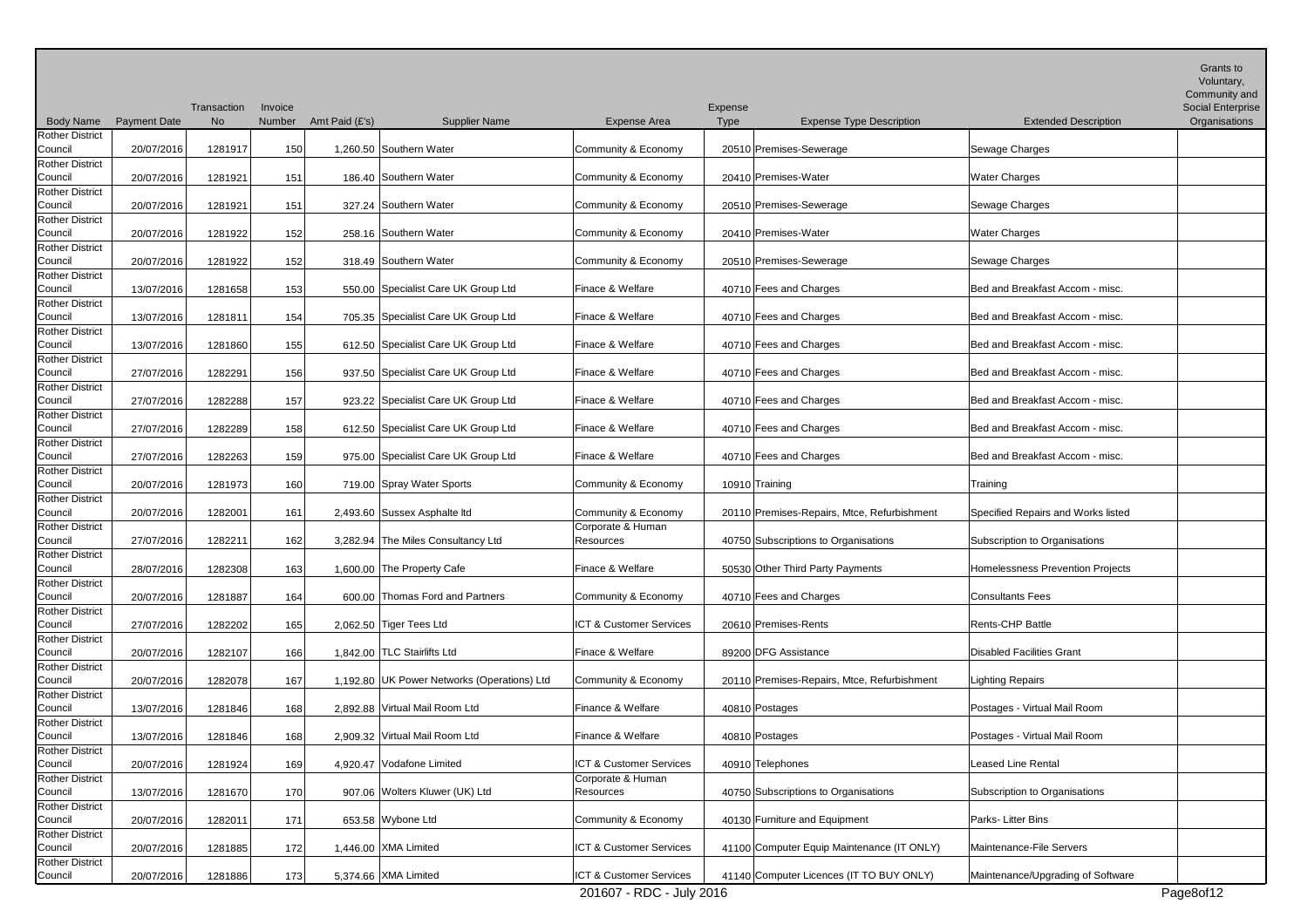|                                                             |                     | Transaction | Invoice |                |                                                                               |                                | Expense         |                                             |                                         | <b>Grants to</b><br>Voluntary,<br>Community and<br>Social Enterprise |
|-------------------------------------------------------------|---------------------|-------------|---------|----------------|-------------------------------------------------------------------------------|--------------------------------|-----------------|---------------------------------------------|-----------------------------------------|----------------------------------------------------------------------|
| <b>Body Name</b>                                            | <b>Payment Date</b> | <b>No</b>   | Number  | Amt Paid (£'s) | <b>Supplier Name</b>                                                          | <b>Expense Area</b>            | Type            | <b>Expense Type Description</b>             | <b>Extended Description</b>             | Organisations                                                        |
| <b>Rother District</b><br>Council                           | 20/07/2016          | 1281888     | 174     |                | 16,643.88 XMA Limited                                                         | ICT & Customer Services        |                 | 41100 Computer Equip Maintenance (IT ONLY)  | Maintenance-File Servers                |                                                                      |
| <b>Rother District</b><br>Council                           | 20/07/2016          | 1281975     | 175     |                | 880.00 DBS The Disclosure and Barring Service                                 | <b>Environmental Health</b>    |                 | 50530 Other Third Party Payments            | Service fee paid to Third Parties       |                                                                      |
| <b>Rother District</b><br>Council                           | 28/07/2016          | 1281968     | 176     |                | 1,548.00 Her Majestys Court Service                                           | Finance & Welfare              |                 | 40710 Fees and Charges                      | <b>Court Costs/Fees</b>                 |                                                                      |
| <b>Rother District</b><br>Council                           | 28/07/2016          | 1282302     | 177     |                | 1,173.00 Her Majestys Court Service                                           | Finance & Welfare              |                 | 40710 Fees and Charges                      | <b>Court Costs/Fees</b>                 |                                                                      |
| <b>Rother District</b>                                      |                     |             |         |                |                                                                               |                                |                 |                                             |                                         |                                                                      |
| Council                                                     | 28/07/2016          | 1282303     | 178     |                | 642.00 Her Majestys Court Service                                             | Finance & Welfare              |                 | 40710 Fees and Charges                      | <b>Court Costs/Fees</b>                 |                                                                      |
| <b>Rother District</b><br>Council                           | 13/07/2016          | 1281668     | 179     |                | 834.67 Valuation Office Agency                                                | Community & Economy            |                 | 40710 Fees and Charges                      | <b>Valuation Services</b>               |                                                                      |
| <b>Rother District</b><br>Council                           | 20/07/2016          | 1282094     | 180     |                | 4,318.00 B E M Builders and Decorators Ltd                                    | Finace & Welfare               |                 | 50530 Other Third Party Payments            | <b>Homelessness Prevention Projects</b> |                                                                      |
| <b>Rother District</b><br>Council                           | 13/07/2016          | 1281705     | 181     |                | 3,620.00 Barry Freeman and Sons                                               | Community & Economy            |                 | 20110 Premises-Repairs, Mtce, Refurbishment | <b>Painting Works</b>                   |                                                                      |
| <b>Rother District</b><br>Council                           | 20/07/2016          | 1282084     | 182     |                | 3,620.00 Barry Freeman and Sons                                               | Community & Economy            |                 | 20110 Premises-Repairs, Mtce, Refurbishment | Painting Works                          |                                                                      |
| <b>Rother District</b>                                      |                     |             |         |                |                                                                               |                                |                 |                                             |                                         |                                                                      |
| Council                                                     | 13/07/2016          | 1281827     | 183     |                | 630.00 Colin A May                                                            | Community & Economy            |                 | 40110 Tools & Specialist Equipment          | Supply of Litter Bins                   |                                                                      |
| <b>Rother District</b><br>Council<br><b>Rother District</b> | 13/07/2016          | 1281690     | 184     |                | 936.00 Colin A May                                                            | Community & Economy            |                 | 20110 Premises-Repairs, Mtce, Refurbishment | Repairs - Painting Works                |                                                                      |
| Council                                                     | 13/07/2016          | 1281826     | 185     |                | 3,120.00 Colin A May                                                          | Community & Economy            |                 | 20110 Premises-Repairs, Mtce, Refurbishment | Specified Repairs and Works listed      |                                                                      |
| <b>Rother District</b><br>Council                           | 20/07/2016          | 1281971     | 186     |                | 3,330.00 Colin A May                                                          | Community & Economy            |                 | 20110 Premises-Repairs, Mtce, Refurbishment | Repairs - Painting Works                |                                                                      |
| <b>Rother District</b><br>Council                           | 20/07/2016          | 1282093     | 187     |                | 1,776.00 Colin A May                                                          | Community & Economy            |                 | 20110 Premises-Repairs, Mtce, Refurbishment | Repairs - Painting Works                |                                                                      |
| <b>Rother District</b><br>Council                           | 13/07/2016          | 1281630     | 188     |                | 2,290.32 Royal Mail Group Ltd                                                 | Finance & Welfare              | 40810 Postages  |                                             | Response Service - Royal Mail Chg       |                                                                      |
| <b>Rother District</b><br>Council                           | 13/07/2016          | 1281632     | 189     |                | 2,116.03 Royal Mail Group Ltd                                                 | Corporate & Human<br>Resources | 40810 Postages  |                                             | election postage costs (ecu)            |                                                                      |
| <b>Rother District</b><br>Council                           | 13/07/2016          | 1281636     | 190     |                | 844.02 Royal Mail Group Ltd                                                   | Corporate & Human<br>Resources | 40810 Postages  |                                             | election postage costs (ecu)            |                                                                      |
| <b>Rother District</b>                                      |                     |             |         |                |                                                                               | Corporate & Human              |                 |                                             |                                         |                                                                      |
| Council                                                     | 13/07/2016          | 1281634     | 191     |                | 1,962.90 Royal Mail Group Ltd                                                 | Resources                      | 40810 Postages  |                                             | election postage costs (ecu)            |                                                                      |
| Rother District<br>Council                                  | 20/07/2016          | 1282137     | 192     |                | 2,462.94 Royal Mail Group Ltd                                                 | Corporate & Human<br>Resources | 40810 Postages  |                                             | election postage costs (ecu)            |                                                                      |
| <b>Rother District</b><br>Council                           | 13/07/2016          | 1281621     | 193     |                | 3,118.37 Brighton and Hove City Council                                       | Finace & Welfare               |                 | 40710 Fees and Charges                      | Contrib-Housing and Support Special     |                                                                      |
| <b>Rother District</b><br>Council                           | 06/07/2016          | 1281592     | 194     |                | 2,500.00 East Sussex County Council                                           | Community & Economy            |                 | 50530 Other Third Party Payments            | Cost of Survey                          |                                                                      |
| <b>Rother District</b><br>Council                           | 06/07/2016          | 1281597     | 195     |                | 4,600.00 East Sussex County Council                                           | Community & Economy            | 40460 Marketing |                                             | Arts Development Partnership            |                                                                      |
| <b>Rother District</b>                                      |                     |             |         |                |                                                                               |                                |                 |                                             |                                         |                                                                      |
| Council<br><b>Rother District</b>                           | 06/07/2016          | 1281594     | 196     |                | 4,500.00 East Sussex County Council                                           | <b>Environmental Health</b>    |                 | 40750 Subscriptions to Organisations        | EnvH-Sussex Air Quality Steering Gr     |                                                                      |
| Council                                                     | 20/07/2016          | 1281926     | 197     |                | 2,300.00 East Sussex County Council                                           | ICT & Customer Services        |                 | 20610 Premises-Rents                        | Rent - Rye CHP                          |                                                                      |
| <b>Rother District</b><br>Council                           | 20/07/2016          | 1281932     | 198     |                | 4,200.00 East Sussex County Council                                           | Corporate Core                 |                 | 40710 Fees and Charges                      | Communications - Officer costs          |                                                                      |
| <b>Rother District</b><br>Council                           | 28/07/2016          | 1282067     | 199     |                | Laser Energy Buying Group (Kent<br>713.29 County Council Commercial Services) | Corporate & Human<br>Resources |                 | 20310 Premises-Gas                          | Gas Charges                             |                                                                      |
| <b>Rother District</b><br>Council                           | 28/07/2016          | 1282067     | 199     |                | Laser Energy Buying Group (Kent<br>467.08 County Council Commercial Services) | Corporate & Human<br>Resources |                 | 20310 Premises-Gas                          | Gas Charges                             |                                                                      |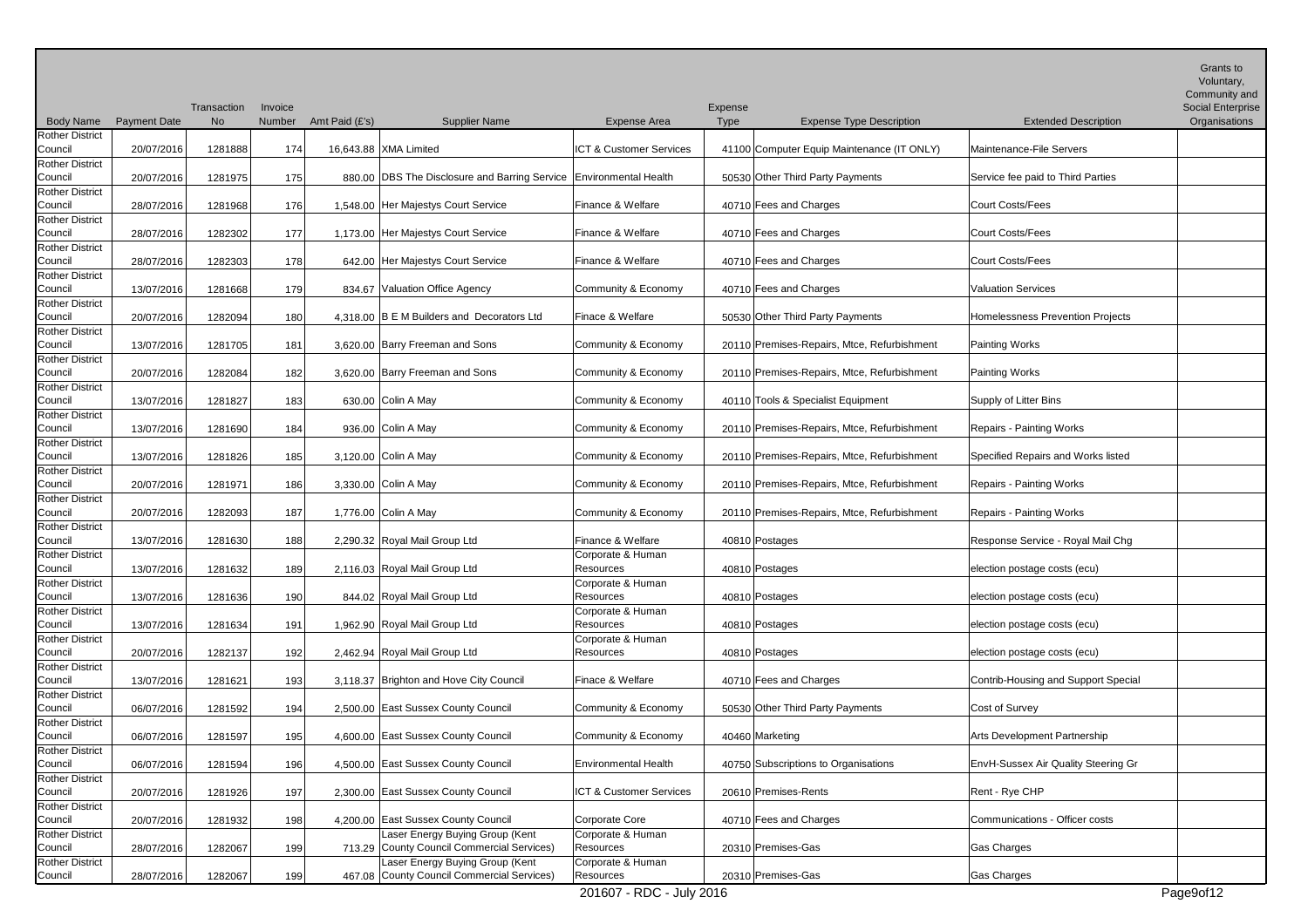|                                   |                     |                   |                   |                |                                                                                 |                                          |                        |                                 |                             | Grants to<br>Voluntary,<br>Community and  |
|-----------------------------------|---------------------|-------------------|-------------------|----------------|---------------------------------------------------------------------------------|------------------------------------------|------------------------|---------------------------------|-----------------------------|-------------------------------------------|
| <b>Body Name</b>                  | <b>Payment Date</b> | Transaction<br>No | Invoice<br>Number | Amt Paid (£'s) | <b>Supplier Name</b>                                                            | <b>Expense Area</b>                      | Expense<br><b>Type</b> | <b>Expense Type Description</b> | <b>Extended Description</b> | <b>Social Enterprise</b><br>Organisations |
| <b>Rother District</b>            |                     |                   |                   |                | Laser Energy Buying Group (Kent                                                 | Corporate & Human                        |                        |                                 |                             |                                           |
| Council                           | 28/07/2016          | 1282067           | 199               |                | 123.18 County Council Commercial Services)                                      | Resources                                |                        | 20310 Premises-Gas              | Gas Charges                 |                                           |
| <b>Rother District</b>            |                     |                   |                   |                | Laser Energy Buying Group (Kent                                                 |                                          |                        |                                 |                             |                                           |
| Council                           | 28/07/2016          | 1282067           | 199               |                | 4.26 County Council Commercial Services)<br>Laser Energy Buying Group (Kent     | Community & Economy<br>Corporate & Human |                        | 20310 Premises-Gas              | Gas Charges                 |                                           |
| <b>Rother District</b><br>Council | 28/07/2016          | 1282064           | 200               |                | 757.19 County Council Commercial Services)                                      | <b>Resources</b>                         |                        | 20310 Premises-Gas              | Gas Charges                 |                                           |
| <b>Rother District</b>            |                     |                   |                   |                | Laser Energy Buying Group (Kent                                                 | Corporate & Human                        |                        |                                 |                             |                                           |
| Council                           | 28/07/2016          | 1282064           | 200               |                | 442.67 County Council Commercial Services)                                      | Resources                                |                        | 20310 Premises-Gas              | Gas Charges                 |                                           |
| <b>Rother District</b>            |                     |                   |                   |                | Laser Energy Buying Group (Kent                                                 | Corporate & Human                        |                        |                                 |                             |                                           |
| Council                           | 28/07/2016          | 1282064           | 200               |                | 97.14 County Council Commercial Services)                                       | Resources                                |                        | 20310 Premises-Gas              | Gas Charges                 |                                           |
| <b>Rother District</b><br>Council | 28/07/2016          | 1282064           |                   |                | Laser Energy Buying Group (Kent<br>4.56 County Council Commercial Services)     | Community & Economy                      |                        | 20310 Premises-Gas              | Gas Charges                 |                                           |
| <b>Rother District</b>            |                     |                   | 200               |                | Laser Energy Buying Group (Kent                                                 |                                          |                        |                                 |                             |                                           |
| Council                           | 28/07/2016          | 1282077           | 201               |                | 1,515.44 County Council Commercial Services)                                    | Community & Economy                      |                        | 20210 Premises-Electricity      | <b>Electricity Charges</b>  |                                           |
| <b>Rother District</b>            |                     |                   |                   |                | Laser Energy Buying Group (Kent                                                 |                                          |                        |                                 |                             |                                           |
| Council                           | 28/07/2016          | 1282077           | 201               |                | 21.66 County Council Commercial Services)                                       | Community & Economy                      |                        | 20210 Premises-Electricity      | <b>Electricity Charges</b>  |                                           |
| <b>Rother District</b>            |                     |                   |                   |                | Laser Energy Buying Group (Kent                                                 |                                          |                        |                                 |                             |                                           |
| Council                           | 28/07/2016          | 1282077           | 201               |                | 194.36 County Council Commercial Services)                                      | Community & Economy                      |                        | 20210 Premises-Electricity      | <b>Electricity Charges</b>  |                                           |
| <b>Rother District</b><br>Council | 28/07/2016          | 1282077           | 201               |                | Laser Energy Buying Group (Kent<br>513.11 County Council Commercial Services)   | Community & Economy                      |                        | 20210 Premises-Electricity      | <b>Electricity Charges</b>  |                                           |
| <b>Rother District</b>            |                     |                   |                   |                | Laser Energy Buying Group (Kent                                                 |                                          |                        |                                 |                             |                                           |
| Council                           | 28/07/2016          | 1282077           | 201               |                | 51.66 County Council Commercial Services)                                       | Community & Economy                      |                        | 20210 Premises-Electricity      | <b>Electricity Charges</b>  |                                           |
| <b>Rother District</b>            |                     |                   |                   |                | Laser Energy Buying Group (Kent                                                 |                                          |                        |                                 |                             |                                           |
| Council                           | 28/07/2016          | 1282077           | 201               |                | 209.55 County Council Commercial Services)                                      | Community & Economy                      |                        | 20210 Premises-Electricity      | <b>Electricity Charges</b>  |                                           |
| <b>Rother District</b>            |                     |                   |                   |                | Laser Energy Buying Group (Kent                                                 |                                          |                        |                                 |                             |                                           |
| Council                           | 28/07/2016          | 1282077           | 201               |                | 25.24 County Council Commercial Services)                                       | Community & Economy                      |                        | 20210 Premises-Electricity      | <b>Electricity Charges</b>  |                                           |
| <b>Rother District</b><br>Council | 28/07/2016          | 1282077           | 201               |                | Laser Energy Buying Group (Kent<br>94.90 County Council Commercial Services)    | Community & Economy                      |                        | 20210 Premises-Electricity      | <b>Electricity Charges</b>  |                                           |
| <b>Rother District</b>            |                     |                   |                   |                | Laser Energy Buying Group (Kent                                                 |                                          |                        |                                 |                             |                                           |
| Council                           | 28/07/2016          | 1282077           | 201               |                | 422.46 County Council Commercial Services)                                      | Community & Economy                      |                        | 20210 Premises-Electricity      | <b>Electricity Charges</b>  |                                           |
| <b>Rother District</b>            |                     |                   |                   |                | Laser Energy Buying Group (Kent                                                 |                                          |                        |                                 |                             |                                           |
| Council                           | 28/07/2016          | 1282077           | 201               |                | 3,400.51 County Council Commercial Services)                                    | Community & Economy                      |                        | 20210 Premises-Electricity      | <b>Electricity Charges</b>  |                                           |
| <b>Rother District</b><br>Council |                     |                   |                   |                | Laser Energy Buying Group (Kent<br>2,407.94 County Council Commercial Services) | Community & Economy                      |                        |                                 |                             |                                           |
| <b>Rother District</b>            | 28/07/2016          | 1282077           | 201               |                | Laser Energy Buying Group (Kent                                                 |                                          |                        | 20210 Premises-Electricity      | <b>Electricity Charges</b>  |                                           |
| Council                           | 28/07/2016          | 1282077           | 201               |                | 569.59 County Council Commercial Services)                                      | Community & Economy                      |                        | 20210 Premises-Electricity      | <b>Electricity Charges</b>  |                                           |
| <b>Rother District</b>            |                     |                   |                   |                | Laser Energy Buying Group (Kent                                                 |                                          |                        |                                 |                             |                                           |
| Council                           | 28/07/2016          | 1282077           | 201               |                | 349.72 County Council Commercial Services)                                      | ICT & Customer Services                  |                        | 20210 Premises-Electricity      | <b>Electricity Charges</b>  |                                           |
| <b>Rother District</b>            |                     |                   |                   |                | Laser Energy Buying Group (Kent                                                 | Corporate & Human                        |                        |                                 |                             |                                           |
| Council                           | 28/07/2016          | 1282077           | 201               |                | 5,084.00 County Council Commercial Services)                                    | Resources                                |                        | 20210 Premises-Electricity      | <b>Electricity Charges</b>  |                                           |
| <b>Rother District</b><br>Council | 28/07/2016          | 1282077           | 201               |                | Laser Energy Buying Group (Kent<br>1,037.30 County Council Commercial Services) | Corporate & Human<br>Resources           |                        | 20210 Premises-Electricity      | <b>Electricity Charges</b>  |                                           |
| <b>Rother District</b>            |                     |                   |                   |                | Laser Energy Buying Group (Kent                                                 | Corporate & Human                        |                        |                                 |                             |                                           |
| Council                           | 28/07/2016          | 1282077           | 201               |                | 182.09 County Council Commercial Services)                                      | Resources                                |                        | 20210 Premises-Electricity      | <b>Electricity Charges</b>  |                                           |
| <b>Rother District</b>            |                     |                   |                   |                | Laser Energy Buying Group (Kent                                                 | Corporate & Human                        |                        |                                 |                             |                                           |
| Council                           | 28/07/2016          | 1282077           | 201               |                | 49.31 County Council Commercial Services)                                       | Resources                                |                        | 20210 Premises-Electricity      | <b>Electricity Charges</b>  |                                           |
| <b>Rother District</b>            |                     |                   |                   |                | Laser Energy Buying Group (Kent                                                 |                                          |                        |                                 |                             |                                           |
| Council<br><b>Rother District</b> | 28/07/2016          | 1282077           | 201               |                | 37.97 County Council Commercial Services)<br>Laser Energy Buying Group (Kent    | Community & Economy                      |                        | 20210 Premises-Electricity      | <b>Electricity Charges</b>  |                                           |
| Council                           | 28/07/2016          | 1282077           | 201               |                | 46.23 County Council Commercial Services)                                       | Community & Economy                      |                        | 20210 Premises-Electricity      | <b>Electricity Charges</b>  |                                           |
| <b>Rother District</b>            |                     |                   |                   |                | Laser Energy Buying Group (Kent                                                 |                                          |                        |                                 |                             |                                           |
| Council                           | 28/07/2016          | 1282077           | 201               |                | 70.06 County Council Commercial Services)                                       | Community & Economy                      |                        | 20210 Premises-Electricity      | <b>Electricity Charges</b>  |                                           |
| <b>Rother District</b>            |                     |                   |                   |                | Laser Energy Buying Group (Kent                                                 |                                          |                        |                                 |                             |                                           |
| Council                           | 28/07/2016          | 1282077           | 201               |                | 659.60 County Council Commercial Services)                                      | Community & Economy                      |                        | 20210 Premises-Electricity      | <b>Electricity Charges</b>  |                                           |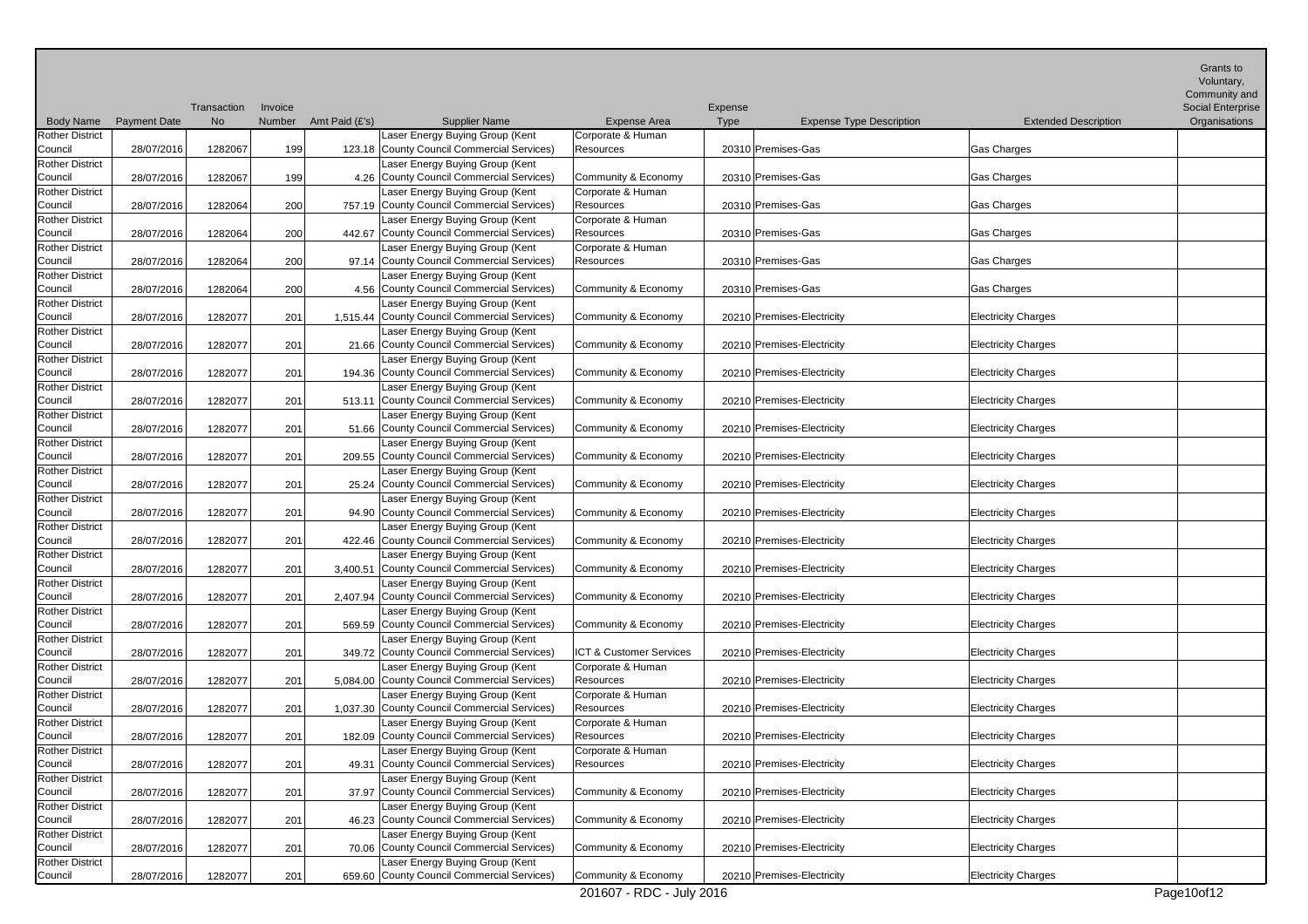|                                   |                     |                   |                   |                |                                                                                 |                                       |                        |                                 |                             | Grants to<br>Voluntary,<br>Community and  |
|-----------------------------------|---------------------|-------------------|-------------------|----------------|---------------------------------------------------------------------------------|---------------------------------------|------------------------|---------------------------------|-----------------------------|-------------------------------------------|
| <b>Body Name</b>                  | <b>Payment Date</b> | Transaction<br>No | Invoice<br>Number | Amt Paid (£'s) | <b>Supplier Name</b>                                                            | <b>Expense Area</b>                   | Expense<br><b>Type</b> | <b>Expense Type Description</b> | <b>Extended Description</b> | <b>Social Enterprise</b><br>Organisations |
| <b>Rother District</b><br>Council | 28/07/2016          | 1282077           | 201               |                | Laser Energy Buying Group (Kent<br>33.43 County Council Commercial Services)    | Community & Economy                   |                        | 20210 Premises-Electricity      | <b>Electricity Charges</b>  |                                           |
| <b>Rother District</b><br>Council | 28/07/2016          | 1282077           | 201               |                | Laser Energy Buying Group (Kent<br>2,459.56 County Council Commercial Services) | Community & Economy                   |                        | 20210 Premises-Electricity      | <b>Electricity Charges</b>  |                                           |
| <b>Rother District</b><br>Council | 28/07/2016          | 1282077           | 201               |                | Laser Energy Buying Group (Kent<br>219.43 County Council Commercial Services)   | Community & Economy                   |                        | 20210 Premises-Electricity      | <b>Electricity Charges</b>  |                                           |
| <b>Rother District</b>            |                     |                   |                   |                | Laser Energy Buying Group (Kent                                                 | Corporate & Human                     |                        |                                 |                             |                                           |
| Council                           | 28/07/2016          | 1282026           | 202               |                | 560.72 County Council Commercial Services)                                      | <b>Resources</b>                      |                        | 20310 Premises-Gas              | Gas Charges                 |                                           |
| <b>Rother District</b><br>Council | 28/07/2016          | 1282026           | 202               |                | Laser Energy Buying Group (Kent<br>309.59 County Council Commercial Services)   | Corporate & Human<br><b>Resources</b> |                        | 20310 Premises-Gas              | Gas Charges                 |                                           |
| <b>Rother District</b><br>Council | 28/07/2016          | 1282026           | 202               |                | Laser Energy Buying Group (Kent<br>68.10 County Council Commercial Services)    | Corporate & Human<br>Resources        |                        | 20310 Premises-Gas              | Gas Charges                 |                                           |
| <b>Rother District</b><br>Council | 28/07/2016          | 1282026           | 202               |                | Laser Energy Buying Group (Kent<br>4.41 County Council Commercial Services)     | Community & Economy                   |                        | 20310 Premises-Gas              | Gas Charges                 |                                           |
| <b>Rother District</b><br>Council | 28/07/2016          | 1282052           | 203               |                | Laser Energy Buying Group (Kent<br>612.68 County Council Commercial Services)   | Community & Economy                   |                        | 20210 Premises-Electricity      | <b>Electricity Charges</b>  |                                           |
| <b>Rother District</b><br>Council | 28/07/2016          | 1282052           |                   |                | Laser Energy Buying Group (Kent<br>40.78 County Council Commercial Services)    |                                       |                        |                                 |                             |                                           |
| <b>Rother District</b>            |                     |                   | 203               |                | Laser Energy Buying Group (Kent                                                 | Community & Economy                   |                        | 20210 Premises-Electricity      | <b>Electricity Charges</b>  |                                           |
| Council                           | 28/07/2016          | 1282052           | 203               |                | 298.08 County Council Commercial Services)                                      | Community & Economy                   |                        | 20210 Premises-Electricity      | <b>Electricity Charges</b>  |                                           |
| <b>Rother District</b><br>Council |                     | 1282052           |                   |                | Laser Energy Buying Group (Kent<br>20.88 County Council Commercial Services)    | Community & Economy                   |                        | 20210 Premises-Electricity      | <b>Electricity Charges</b>  |                                           |
| <b>Rother District</b>            | 28/07/2016          |                   | 203               |                | Laser Energy Buying Group (Kent                                                 |                                       |                        |                                 |                             |                                           |
| Council                           | 28/07/2016          | 1282052           | 203               |                | 485.72 County Council Commercial Services)                                      | Community & Economy                   |                        | 20210 Premises-Electricity      | <b>Electricity Charges</b>  |                                           |
| <b>Rother District</b><br>Council | 28/07/2016          | 1282052           | 203               |                | Laser Energy Buying Group (Kent<br>62.66 County Council Commercial Services)    | Community & Economy                   |                        | 20210 Premises-Electricity      | <b>Electricity Charges</b>  |                                           |
| <b>Rother District</b><br>Council | 28/07/2016          | 1282052           | 203               |                | Laser Energy Buying Group (Kent<br>3.44 County Council Commercial Services)     | Community & Economy                   |                        | 20210 Premises-Electricity      | <b>Electricity Charges</b>  |                                           |
| <b>Rother District</b><br>Council | 28/07/2016          | 1282052           | 203               |                | Laser Energy Buying Group (Kent<br>4,519.75 County Council Commercial Services) | Corporate & Human<br>Resources        |                        | 20210 Premises-Electricity      | <b>Electricity Charges</b>  |                                           |
| <b>Rother District</b><br>Council | 28/07/2016          | 1282052           | 203               |                | Laser Energy Buying Group (Kent<br>1,080.80 County Council Commercial Services) | Corporate & Human<br>Resources        |                        | 20210 Premises-Electricity      | <b>Electricity Charges</b>  |                                           |
| <b>Rother District</b><br>Council | 28/07/2016          | 1282052           | 203               |                | Laser Energy Buying Group (Kent<br>643.00 County Council Commercial Services)   | Community & Economy                   |                        | 20210 Premises-Electricity      | <b>Electricity Charges</b>  |                                           |
| <b>Rother District</b>            |                     |                   |                   |                | Laser Energy Buying Group (Kent                                                 |                                       |                        |                                 |                             |                                           |
| Council<br>Rother District        | 28/07/2016          | 1282052           | 203               |                | 16.81 County Council Commercial Services)                                       | Community & Economy                   |                        | 20210 Premises-Electricity      | <b>Electricity Charges</b>  |                                           |
| Council                           | 28/07/2016          | 1282052           | 203               |                | Laser Energy Buying Group (Kent<br>20.24 County Council Commercial Services)    | Community & Economy                   |                        | 20210 Premises-Electricity      | <b>Electricity Charges</b>  |                                           |
| <b>Rother District</b><br>Council | 28/07/2016          | 1282310           | 204               |                | Laser Energy Buying Group (Kent<br>695.17 County Council Commercial Services)   | Corporate & Human<br>Resources        |                        | 20310 Premises-Gas              | Gas Charges                 |                                           |
| Rother District<br>Council        | 28/07/2016          | 1282310           | 204               |                | Laser Energy Buying Group (Kent<br>141.61 County Council Commercial Services)   | Corporate & Human<br>Resources        |                        | 20310 Premises-Gas              | Gas Charges                 |                                           |
| <b>Rother District</b>            |                     |                   |                   |                | Laser Energy Buying Group (Kent                                                 | Corporate & Human                     |                        |                                 |                             |                                           |
| Council<br><b>Rother District</b> | 28/07/2016          | 1282310           | 204               |                | 55.50 County Council Commercial Services)<br>Laser Energy Buying Group (Kent    | Resources                             |                        | 20310 Premises-Gas              | Gas Charges                 |                                           |
| Council                           | 28/07/2016          | 1282310           | 204               |                | 4.56 County Council Commercial Services)                                        | Community & Economy                   |                        | 20310 Premises-Gas              | Gas Charges                 |                                           |
| <b>Rother District</b><br>Council | 28/07/2016          | 1282311           | 205               |                | Laser Energy Buying Group (Kent<br>817.73 County Council Commercial Services)   | Community & Economy                   |                        | 20210 Premises-Electricity      | <b>Electricity Charges</b>  |                                           |
| <b>Rother District</b><br>Council | 28/07/2016          | 1282311           | 205               |                | Laser Energy Buying Group (Kent<br>26.88 County Council Commercial Services)    | Community & Economy                   |                        | 20210 Premises-Electricity      | <b>Electricity Charges</b>  |                                           |
| <b>Rother District</b><br>Council | 28/07/2016          | 1282311           | 205               |                | Laser Energy Buying Group (Kent<br>4.53 County Council Commercial Services)     | Community & Economy                   |                        | 20210 Premises-Electricity      | <b>Electricity Charges</b>  |                                           |
| <b>Rother District</b><br>Council | 28/07/2016          | 1282311           | 205               |                | Laser Energy Buying Group (Kent<br>408.38 County Council Commercial Services)   | Community & Economy                   |                        | 20210 Premises-Electricity      | <b>Electricity Charges</b>  |                                           |